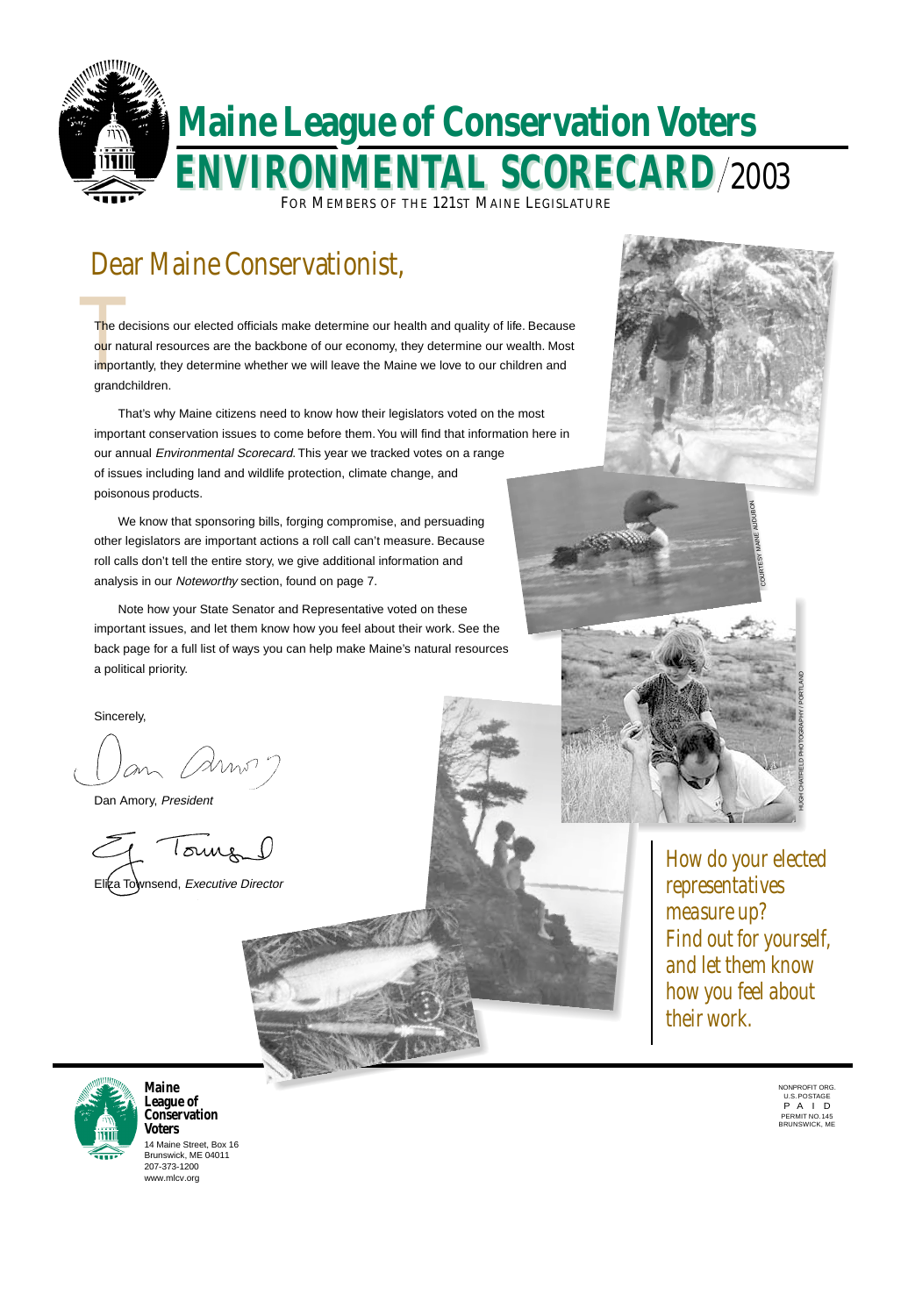# **DESCRIPTION OF VOTES**

2

This bill would have meant fewer local properties preserved for farmland, recreation, and boat access. It would have blocked any non-state group from receiving any Land for Maine's Future funds for land conservation, even if the state provided only a portion of the money for the purchase. It also would have prevented a state agency that holds any interest in real estate purchased using LMF funds from contracting for management services. The state benefits from working with partners such as towns and local land trusts. We make our money go further, and ensure that in addition to preserving large and spectacular remote tracts of land, we also protect smaller properties.

### **Sponsor: Rep. Henry Joy**

# **LD #237 An Act to Prohibit Coyote Snaring and Eliminate the Coyote Snaring Program** LD #237<br>An Act to Prohibit Coyote Snaring and Eliminate the<br>Coyote Snaring Program

#### • **House Roll Call #8**

**Pro-Environment Vote:** YES / Accept Majority Ought Not to Pass Report **House Vote:** March 19, 2003: Yes 86; No 48; Absent 17 **Final Outcome:** Bill Failed

As originally proposed, LD #237 would have ended the current coyote snaring program run by the Department of Inland Fish and Wildlife. The program is meant to reduce the coyote population to benefit deer, their prey. The problem is that snares don't discriminate as to what they trap and kill. Bald eagles, classified as a threatened species by the federal government, have been found in snares, as have bobcats, snowshoe hares, and fox. Bear and moose have also been found with snares around their necks and the federally threatened Canada lynx is at risk. The program does little to benefit deer, because coyotes respond to population reduction by increasing their litter size. An amended version of the bill that put the current program rules into law, but did not eliminate coyote snaring, ultimately passed. Since lawmakers had to vote against that version in order to vote to end snaring, a "No" vote was the pro-environment vote in this case.

**Sponsor: Rep. Linda McKee**

# **LD #845 An Act to Provide Leadership in Addressing the Threat of Climate Change** Final Outcome: Bill failed<br>
LD #845<br>
An Act to Provide Leadership in Addressing the

### • **House Roll Call #24**

**Pro-Environment Vote:** NO / Against Majority Ought to Pass as Amended Report **House Vote:** April 2, 2003: Yes 88; No 51; Absent 12 **Final Outcome:** Weaker version passed

This bill would have hampered conservation by limiting the amount of land that could be owned by the state to 20% of Maine's land area, or 33% of the land area of any one county. It defined land ownership to include conservation easements and development rights. Maine has one of the lowest percentages of publicly owned land in the country and the opportunities we have long enjoyed to fish, hunt and hike on private land are threatened by land sales and increased development. We need more land conservation, not less. Passing LD #348 could have meant that the state would have to pass on acquiring properties, no matter how special, if the cap had already been reached. Support of 2/3rds of the legislature would be required to lift the cap, giving lawmakers veto power over every project to come forward after an arbitrary threshold.

**• Senate Roll Call #29**

**Pro-Environment Vote:** YES / Accept Majority Ought Not to Pass Report **Senate Vote:** April 10, 2003: Yes 21; No 13; Absent 1 **Final Outcome:** Bill failed

# **Sponsor: Rep. Theodore Koffman**

Under this bill, Maine will do its part to reduce greenhouse gas emissions. The state will adopt an action plan by July 2004; create a greenhouse gas emissions inventory for state-owned facilities and state-funded programs as well as inventory all emissions statewide; participate in a regional greenhouse gas registry and seek to establish carbon emission reduction agreements with businesses and nonprofit organizations. Greenhouse gas emissions are causing global climate change**,** risking severe impacts on our environment, economy and way of life. Scientists are documenting an increase in severe weather conditions, rising sea levels, and the melting of the polar ice cap. Predicted future effects in Maine include increased flooding, smog, and health threats from insects.

• **House Roll Call #94**

**Pro Environment Vote:** YES / Enactment **House Vote:** May 13, 2003: Yes 86; No 60; Absent 5 **Final Outcome**: Bill passed

**KEY:**  $\bullet$  **=** Pro-environment bill  $\bullet$  **=** Anti-environment bill

### **LD #94 An Act to Limit the Use of State Funds to Purchase Land or Conservation Easements** ✘

### **An Act to Require State Reimbursements When Laws or Rules Devalue Private Property ("Takings") Sponsor: Rep. Henry Joy**

This bill meant to make environmental regulations too costly to implement, and the result would be to undermine protection of our environment and public health. The bill, nearly identical to versions previously defeated, required that landowners be compensated for the loss of value to their property due to state and local regulations. Supporters overlook the fact that a Land Use Mediation Program has existed since 1996. By all reports that program works, and the takings bill is unnecessary.

• **House Roll Call #132**

**Pro Environment Vote:** YES / Accept Majority Ought Not to Pass Report **House Vote:** May 20, 2003: Yes 95; No 41; Absent 15

• **Senate Roll Call #70**

**Pro Environment Vote:** YES / Accept the Majority Ought Not to Pass Report **Senate Vote:** May 21, 2003: Yes 25; No 10 **Final Outcome:** Bill failed

### **LD #1067 An Act to Abolish the State Planning Office Sponsor: Rep. Henry Joy**

### **LD #348 An Act to Limit State Land Ownership Sponsor: Sen. Kevin Shorey** ✘

This bill sought to abolish the State Planning Office. The SPO is responsible for planning the state's waste management and recycling, developing landfill capacity and assisting municipalities with recycling. It also helps municipalities with land use planning, code enforcement, floodplain management, flood mitigation, community development, and certifying code enforcement officers. Its report, The Costs of Sprawl, has become the basis of the state's Smart Growth initiative. The SPO administers the Land for Maine's Future Program and coordinates the implementation of the Gulf of Maine Action Plan. These services would have been jeopardized if the bill had passed.

• **House Roll Call #70**

**Pro-Environment Vote:** YES / Accept Majority Ought Not to Pass Report **House Vote:** May 6, 2003: Yes 88; No 48; Absent 15 **Final Outcome:** Bill failed

### **Sponsor: Rep. Sean Faircloth**

**LD #886** ✘

Maine's Natural Resources Protection Act requires the Department of Inland Fisheries and Wildlife to map significant wildlife habitat, including the kind that supports wading birds and waterfowl. The information is used by the Department of Environmental Protection in evaluating permits and by municipalities in crafting shore land zoning ordinances; it is essential to ensuring that important wildlife habitats are adequately protected. Because the habitat hasn't been mapped, some towns are creating ordinances using information that is 30 years old. LD #1234 is a directive from the Legislature to the department to fulfill its obligation using the rulemaking process. The debate was an insider one over rulemaking. We tracked the votes on an amendment that required rules to be approved by the Legislature, making a scientific decision into a political one and offering opponents another opportunity to weaken the rules.

• **House Roll Call #213**

**Pro-Environment Vote:** YES / Indefinitely Postpone House Amendment #543 (Sponsor: Rep. Carr)

**House Vote:** June 3, 2003: Yes 73; No 65; Absent 13 **Final Outcome:** Bill passed without the amendment

# **LD #1309 An Act To Protect Human Health by Reducing Exposure to Arsenic**

### **LD #1234 An Act to Protect Moderate-value and High-value Bird Habitats** ✔

**Sponsor: Rep. Scott Cowger**

This bill speeds the phase-out of arsenic treated lumber by prohibiting the purchase of

this product by retailers by fall 2003 and its re-sale as of April 2004. Arsenic is known to cause cancer, and children are exposed to it when they play on playgrounds and decks built with arsenic-treated lumber. The Maine Bureau of Health found health risks from exposure to arsenic in pressure-treated lumber were just as high as the risks from exposure to arsenic in drinking water. The bill contained a series of other provisions that spread the responsibility for reducing arsenic exposure, including public education and planning to restrict inappropriate disposal of arsenic-treated wood. sOpponents tried to weaken the bill by removing the phase out provisions. Voting to defeat the bad amendment was the pro-environment vote.

• **Senate Roll Call #138**

**Pro-Environment Vote:** YES / Indefinitely Postpone Senate Amendment #247 (Sponsor: Sen. Weston)

**Senate Vote:** May 29, 2003: Yes 18; No 17

• **House Roll Call #202**

**Pro-Environment Vote:** YES / Indefinitely Postpone House Amendment #545 (Sponsor: Rep. Kaelin)

**House Vote:** June 2, 2003: Yes 73; No 71; Absent 7

**Final Outcome:** Bill passed without the amendment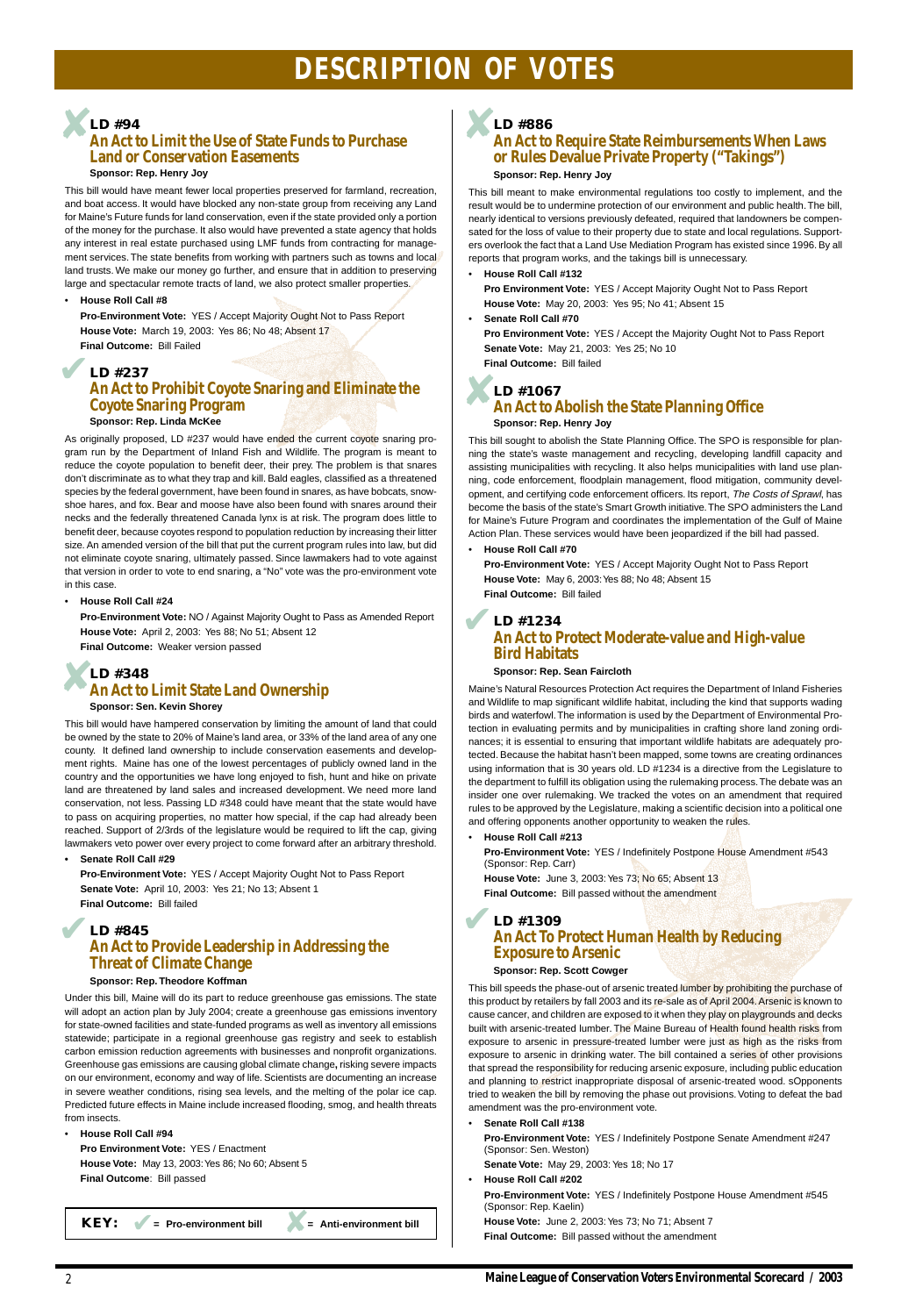# **Key Committees of the 121st Legislature**

### **Senators** —

Bruce Bryant, Chair (D-Oxford) 3/3 David Carpenter (R-York) 1/3 Richard Kneeland (R-Aroostook) 1/3

### **Representatives** —

Matthew Dunlap, Chair (D-Old Town) 7/8 Raymond Wotton (D-Littleton) 5/8 Monica McGlocklin (D-Embden) 6/8 A. David Trahan (R-Waldoboro) 2/8 Raymond G. Pineau (D-Jay) 8/8 Ken Honey (R-Boothbay) 1/8 Thomas Watson (D-Bath) 7/8 James Tobin (R-Dexter) 0/8 Walter Wheeler (D-Kittery) 7/8 Earl Richardson (R-Greenville) 0/8

John Martin, Chair (D-Aroostook) 3/3 Betheda G. Edmonds (D-Cumberland) 3/3 W. Tom Sawyer, Jr. (R-Penobscot) 0/3

### ✱ **Inland Fisheries and Wildlife**

Department of Inland Fisheries and Wildlife; hunting; fishing; trapping; recreational and hunter safety; fisheries and wildlife research; fish hatcheries; wardens; licensing; ATVs; snowmobiles; boat registration; and whitewater rafting.

### **Senators** —

### **Representatives** —

Linda Rogers McKee, Chair (D-Wayne) 6/8 Roderick Carr (R-Lincoln) 0/8 Jacqueline A. Lundeen (D-Mars Hill) 6/8 Ken Honey (R-Boothbay) 1/8 Raymond G. Pineau (D-Jay) 8/8 Eugene Churchill (R-Orland) 1/8 John Piotti (D-Unity) 8/8 Kenneth Fletcher (R-Winslow) 1/8 Nancy Smith (D-Monmouth) 8/8 John Eder (G-Portland) 7/8

> Theodore Koffman, Chair (D-Bar Harbor) 8/8 Judd Thompson (D-China) 6/8 Joanne T. Twomey (D-Biddeford) 7/8 Robert Daigle (R-Arundel) 4/8 Deborah Hutton (D-Bowdoinham) 8/8 David Tobin (R-Windham) 1/8 Elaine Makas (D-Lewiston) 8/8 Henry Joy (R-Crystal) 0/8 Thomas Saviello (D-Wilton) 7/8 James Annis (R-Dover-Foxcroft) 3/8

### ✱ **Natural Resources**

Air and water quality; natural resource protection; site location, shoreland zoning and growth management; subdivisions; management and disposal of solid, hazardous, biomedical and special wastes; hydropower and dams; energy facility siting; waste to energy facilities; mining; subdivisions and shoreland zoning; and general environmental policy, including oversight of the Department of Environmental Protection.

Ronald Usher, Chair (D-Westbrook) 5/8 Sonya Sampson (D-Auburn) 6/8 Boyd Marley (D-Portland) 8/8 Ronald Collins (R-Wells) 1/8 Rosaire Paradis (D-Frenchville) 7/8 Deborah McNeil (R-Rockland) 2/8 Lisa Marrache (D-Waterville) 4/8 Arlan Jodrey (R-Bethel) 1/8 Terrence McKenney (R-Cumberland Ctr.) 0/8 William Browne (R-Vassalboro) 1/8

### **Senators** —

Bruce Bryant, Chair (D-Oxford) 3/3 Richard Kneeland (R-Aroostook) 1/3 Edward Youngblood (R-Penobscot) 0/3

#### **Representatives** —

Department of Agriculture; agriculture marketing; animal welfare; food inspection; dairy industry; pesticides regulation; soil and water conservation; farmland preservation; harness racing; public access to lands; forest practices; fire control and forest management, marketing and utilization; Department of Conservation, including state parks, memorials and historic sites, public lands, coastal islands registry; Maine Land Use Regulation Commission (LURC); Baxter State Park Authority and geological surveying and mapping.

**Committee Clerk:** Brent Gordon **Analyst:** Jill Ippoliti **Hearing Room:** Room 206, State Office Building **Office:** Room 206A, State Office Building **Phone:** 287-1312

### ✱ **Agriculture, Conservation and Forestry**

### **Senators** —

Pamela Hatch, Chair (D-Somerset) 3/3 Dennis Damon (D-Hancock) 2/3 Christine Savage (R-Knox) 1/3

### **Representatives** —

### ✱ **Transportation**

Department of Transportation; Maine Turnpike Authority; Highway Fund; transportation policy; aeronautics; highway and bridge construction and maintenance; highway safety; waterways; railroads; and motor vehicles.

**Committee Clerk:** Judy

St. Pierre

**Analysts:** Nicole Dube, Jill Ippoliti & Lock Kiermaier State House

**Hearing Room:** Room 126,

**Office:** Room 122, State House **Phone:** 287-4148

**Committee Clerk:** Darlene Simoneau **Analysts:** Curtis Bentley & Jon Clark **Hearing Room:** Room 206, State Office Building **Office:** Room 206B, State Office Building **Phone:** 287-1338

The committees listed below make decisions on the bulk of the natural<br>resource related issues that come before the Maine Legislature. (Some<br>issues, particularly those involving financial and tax policy, are decided in The committees listed below make decisions on the bulk of the natural resource related issues that come before the Maine Legislature. (Some other committees.) Each committee considers proposed legislation in its area of jurisdiction, votes on it, and submits its report for a vote by the entire House and Senate.

> **Committee Clerk:** Elizabeth Reinheimer **Analyst:** Susan Johannesman **Hearing Room:** Room 437, State House **Chairs' Office:** Room 435, State House **Phone:** 287-4149

You will find here a list of the key committees, their jurisdictions, membership, and contact information. Committees consist of 3 Senate members and 10 House Members, with a Senate Chair and a House Chair. We have included each member's environmental voting record for the first session of the 121st Legislature. For further information, visit the Legislature's website at: **http://janus.state.me.us/legis**.

### **Senators** —

Dennis Damon, Chair (D-Hancock) 2/3 Peggy A. Pendleton (D-Cumberland) 3/3 Richard Bennett (R-Oxford) 2/3

### **Representatives** —

Thomas D. Bull, Chair (D-Freeport) 8/8 Kevin Muse (R-Fryeburg) 1/8 Nancy B. Sullivan (D-Biddeford) 8/8 Deborah McNeil (R-Rockland) 2/8

Edward Dugay (D-Cherryfield) 3/8 Earl Bierman (R-Sorrento) 0/8 Leila Percy (D-Phippsburg) 8/8 Stephen Bowen (R-Rockport) 3/8 Frederick Moore III (Passamaquoddy Tribe) N/A

### ✱ **Marine Resources**

Department of Marine Resources; commercial marine fisheries management, licensing and enforcement; processing and sale of marine fish and shellfish; aquaculture; and anadromous fish.

**Committee Clerk:** Chris Harris **Analyst:** Curtis Bentley **Hearing Room:** Room 437, State House **Office:** Room 433, State House **Phone:** 287-1337

Walter E. Ash, Jr. (D-Belfast) 5/8 Jeffrey Kaelin (R-Winterport) 1/8

### **Senators** —

Christopher Hall, Chair (D-Lincoln) 3/3 Lynn Bromley (D-Cumberland) 3/3 Edward Youngblood (R-Penobscot) 0/3

### **Representatives** —

Lawrence Bliss, Chair (D-South Portland) 7/8 Donald Berry (R-Belmont) 0/8 Herbert Adams (D-Portland) 8/8 Phillip Cressey (R-Baldwin) 0/8 Albion D. Goodwin (D-Pembroke) 1/8 Kenneth Fletcher (R-Winslow) 1/8 Maitland Richardson (R-Skowhegan) 0/8 Stanley Moody (R-Manchester) 4/8 Jacqueline A. Lundeen (D-Mars Hill) 6/8 Peter L. Rines (D-Wiscasset) 4/8

## ✱ **Utilities and Energy**

Public Utilities Commission; Public Advocate; regulated public utilities (electric, gas, water and telephone); electric industry restructuring; telecommunications; cable television; water, sewer and utility district charters; non-utility power generation (power purchase contracts); energy efficiency and conservation; alternate energy sources; nuclear power; energy policy; and energy production and transmission.

**Committee Clerk:** Kristen Druffner **Analyst:** Jon Clark **Hearing Room:** Room 209, State Office Building **Chairs' Office:** Room 210, State Office Building **Phone:** 287-4143

### **Sponsor: Rep. Theodore Koffman**

This bill will help municipalities collect and properly dispose of poisonous substances. The University of Maine estimates that every year Mainers collectively toss into their trash approximately 20 million pounds of hazardous waste, like pesticides, solvents, oil-based paints, chemical cleaning compounds, and antifreeze. Originally the bill placed a fee of 20 cents on paint and pesticides to fund a collection and disposal system for these poisons. Unfortunately Governor Baldacci refused to support the fee. The bill

### **LD #1549 An Act To Fund Municipal Collection of Household Hazardous Waste** ✔

was amended to start the program, using the Waste Reductions and Recycling Fund. That money will run out after the first year, and no plans exist yet on how to continue the program. The Department of Environmental Protection will study potential sources of funding and submit recommendations by January, 2004.

• **House Roll Call #209**

**Pro-Environment Vote:** YES / Enactment **House Vote:** June 3, 2003: Yes 72; No 70; Absent 9 **Final Outcome:** Bill passed with one-year funding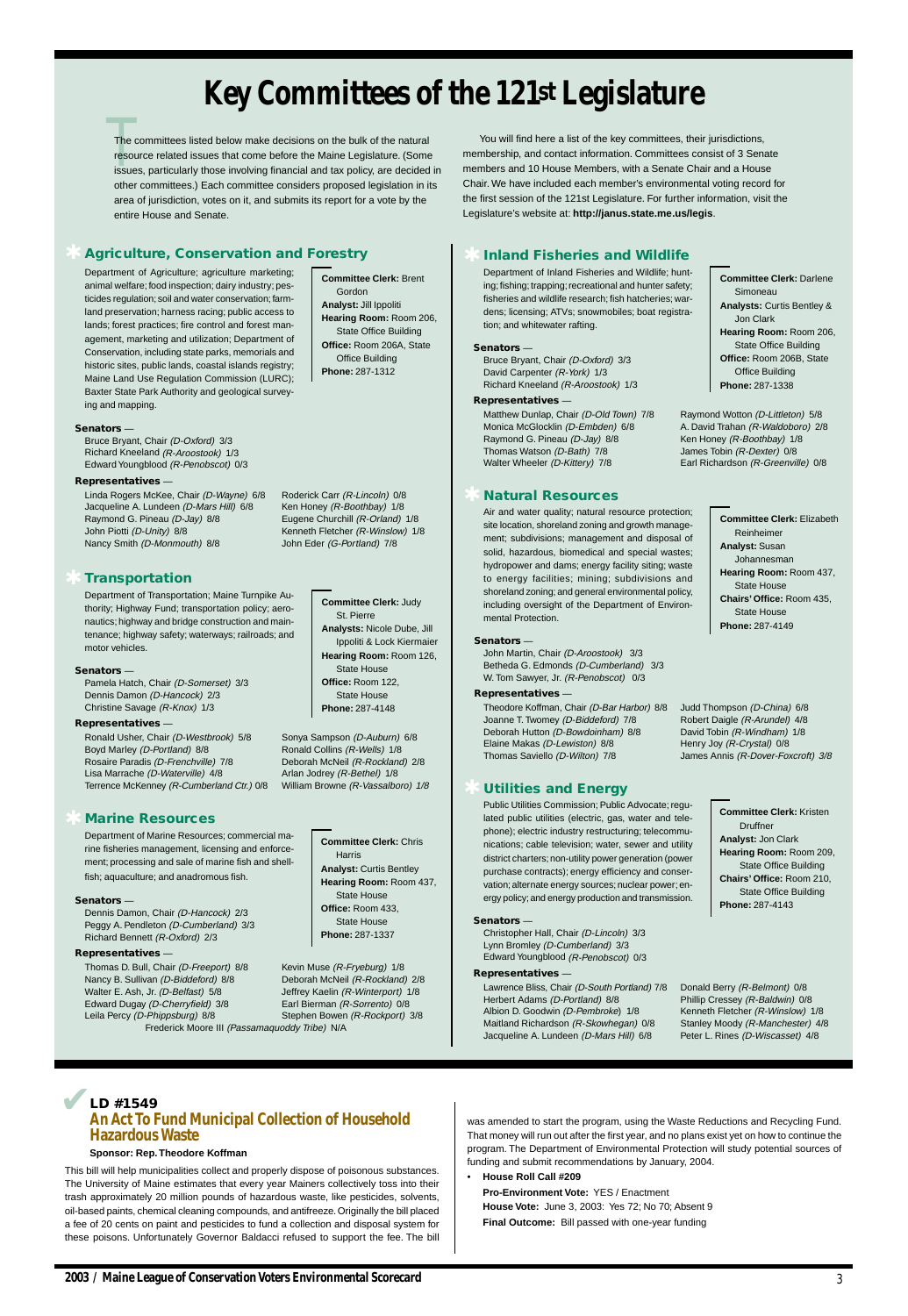| <b>Pro-Environmental Votes</b>                                                                                                                                                                                                                                                                                                                       | 2003 SESSION                         |  |  |  |  |  |  |
|------------------------------------------------------------------------------------------------------------------------------------------------------------------------------------------------------------------------------------------------------------------------------------------------------------------------------------------------------|--------------------------------------|--|--|--|--|--|--|
| Limit<br>Climate<br><b>Bird</b><br>1999-<br>2001-<br>1997-<br>Habitat<br>Coyote<br>Change<br><b>Takings</b><br>Planning<br>Arsenic<br>Land<br>LD 237<br><b>NAME</b><br><b>TOWN</b><br><b>PARTY</b><br>2003<br>2002<br>2000<br>1998<br>LD 845<br>LD 886<br>LD 1067<br>LD 1234<br>LD 1309<br>LD 94                                                     | <b>Hazardous</b><br>Waste<br>LD 1549 |  |  |  |  |  |  |
| $\star$<br>$\star$<br>$\star$<br>ADAMS, Herbert<br>Portland<br>D<br>8/8<br>$\ddot{}$<br>$+$<br>$\ddot{\phantom{1}}$<br>$+$<br>$\ddot{}$<br>$\ddot{}$<br>$\ddot{}$                                                                                                                                                                                    | $\ddot{}$                            |  |  |  |  |  |  |
| York<br>ANDREWS, Mary<br>R.<br>1/8<br>27%<br>42%<br>$\star$<br>a<br>a<br>$+$<br>$\overline{\phantom{a}}$<br>$\overline{\phantom{a}}$<br>$\overline{\phantom{a}}$<br>$\overline{\phantom{a}}$                                                                                                                                                         | $\overline{\phantom{a}}$             |  |  |  |  |  |  |
| ANNIS, James<br>55%<br>$\star$<br>R<br>3/8<br>$\star$<br>Dover-Foxcroft<br>$\ddot{}$<br>$+$<br>$\ddot{}$<br>ASH, Walter<br>$\star$<br>Belfast<br>5/8<br>73%<br>$\star$<br>D                                                                                                                                                                          |                                      |  |  |  |  |  |  |
| $\ddot{}$<br>a<br>$\ddot{}$<br>$+$<br>$\overline{1}$<br>$\ddot{}$<br>$\star$<br>$\star$<br>AUSTIN, Susan<br>R<br>1/8<br>$\star$<br>Gray<br>$\ddot{}$<br>$\blacksquare$<br>$\blacksquare$                                                                                                                                                             |                                      |  |  |  |  |  |  |
| $\star$<br>$\star$<br><b>BARSTOW, Christopher</b><br>Gorham<br>8/8<br>D<br>$\star$<br>$\ddot{}$<br>$+$<br>$\ddot{}$<br>$\ddot{}$<br>$\ddot{}$<br>$\ddot{}$<br>$+$                                                                                                                                                                                    | $\ddot{}$                            |  |  |  |  |  |  |
| $\star$<br>$\star$<br><b>BENNETT, Philip</b><br>Caribou<br>D<br>5/8<br>$\star$<br>$\ddot{}$<br>$\ddot{}$<br>a<br>$\ddot{}$<br>$\ddot{}$                                                                                                                                                                                                              | $\ddot{}$                            |  |  |  |  |  |  |
| <b>BERRY, Donald</b><br><b>Belmont</b><br>$\mathsf{R}$<br>0/8<br>9%<br>8%<br>42%<br>a<br>a<br>$\overline{\phantom{a}}$<br>$\overline{\phantom{a}}$<br>$\star$<br>$\star$<br>$\star$                                                                                                                                                                  | a                                    |  |  |  |  |  |  |
| BERUBE, Robert<br>Lisbon<br>R<br>0/8<br>a<br>a<br>÷<br>$\blacksquare$<br>٠<br>٠<br>$\star$<br>$\star$<br>BIERMAN, Leonard<br>0/8<br>$\star$<br>Sorrento<br>R<br>a<br>a<br>$\overline{\phantom{a}}$<br>$\overline{\phantom{a}}$<br>$\overline{\phantom{a}}$<br>$\overline{\phantom{a}}$<br>$\overline{\phantom{a}}$                                   | $\qquad \qquad \blacksquare$         |  |  |  |  |  |  |
| <b>BLANCHETTE, Patricia</b><br>D<br>7/8<br>73%<br>$\star$<br>$\star$<br>Bangor<br>$+$<br>$\ddot{}$<br>$\ddot{}$<br>$\ddot{}$<br>$\ddot{}$<br>$\ddot{}$                                                                                                                                                                                               | $\ddot{}$                            |  |  |  |  |  |  |
| $\star$<br><b>BLISS, Lawrence</b><br>South Portland<br>7/8<br>82%<br>$\star$<br>D<br>$\ddot{}$<br>$\ddot{}$<br>$\ddot{\phantom{1}}$<br>$\ddot{}$<br>$\overline{1}$<br>$\ddot{}$                                                                                                                                                                      | $\ddot{}$                            |  |  |  |  |  |  |
| $\star$<br>3/8<br>$\star$<br>BOWEN, Stephen<br>Rockport<br>R<br>$\star$<br>$+$<br>$\overline{1}$<br>$\ddot{}$<br>$\blacksquare$                                                                                                                                                                                                                      |                                      |  |  |  |  |  |  |
| <b>BOWLES, David</b><br>Sanford<br>0/8<br>0%<br>33%<br>R.<br>$\star$<br>$\qquad \qquad \blacksquare$<br>$\overline{\phantom{a}}$<br>$\overline{\phantom{a}}$<br>$\overline{\phantom{a}}$<br>$\overline{\phantom{0}}$<br>$\star$<br>$\star$                                                                                                           | $\overline{\phantom{a}}$             |  |  |  |  |  |  |
| BRANNIGAN, Joseph<br>Portland<br>D<br>6/8<br>100%<br>$\ddot{}$<br>$\ddot{\phantom{1}}$<br>$\ddot{}$<br>$\ddot{}$<br>a<br>$\ddot{}$<br>$\star$<br>$\star$<br><b>BREAULT, Bonita</b><br><b>Buxton</b><br>7/8<br>$\star$<br>D<br>a<br>$+$<br>$+$<br>$\ddot{}$<br>$\ddot{}$<br>$\ddot{}$<br>$\ddot{}$                                                    | $\ddot{}$<br>$+$                     |  |  |  |  |  |  |
| BROWN, Richard<br>South Berwick<br>3/8<br>$\star$<br>$\star$<br>R<br>$\star$<br>$\ddot{}$<br>$+$<br>$\ddot{}$                                                                                                                                                                                                                                        |                                      |  |  |  |  |  |  |
| $\star$<br>$\star$<br><b>BROWNE, William</b><br>Vassalboro<br>$\star$<br>R.<br>1/8<br>a<br>$\pmb{+}$<br>$\overline{\phantom{a}}$<br>$\overline{\phantom{a}}$<br>$\overline{\phantom{a}}$<br>$\overline{\phantom{a}}$<br>$\overline{\phantom{a}}$                                                                                                     |                                      |  |  |  |  |  |  |
| BRUNO, Joseph<br>R<br>2/8<br>45%<br>66%<br>42%<br>Raymond<br>$\ddag$<br>$\ddot{}$                                                                                                                                                                                                                                                                    |                                      |  |  |  |  |  |  |
| BRYANT-DESCHENES,<br>$\star$<br>$\star$<br>$\star$<br>$\mathsf{R}$<br>1/8<br>Joan<br>Turner<br>a<br>$\ddot{}$<br>a<br>-                                                                                                                                                                                                                              |                                      |  |  |  |  |  |  |
| BULL, Thomas<br>D<br>8/8<br>100%<br>100%<br>92%<br>Freeport<br>$\pmb{+}$<br>$\pmb{+}$<br>$\ddot{}$<br>$\ddot{}$<br>$\overline{1}$<br>$\ddot{}$<br>$\ddot{}$                                                                                                                                                                                          | $\ddot{\phantom{1}}$                 |  |  |  |  |  |  |
| $\star$<br><b>BUNKER, George</b><br>D<br>7/8<br>73%<br>33%<br>Kossuth Twnshp<br>$+$<br>$+$<br>$\ddot{\phantom{1}}$<br>$\ddot{\phantom{1}}$<br>$\ddot{}$<br>$\ddot{\phantom{1}}$                                                                                                                                                                      | $\ddot{}$                            |  |  |  |  |  |  |
| $\star$<br>$\star$<br>$\star$<br>CAMPBELL, James<br>Newfield<br>R<br>1/8<br>$\ddot{}$<br>÷,<br>$\star$                                                                                                                                                                                                                                               |                                      |  |  |  |  |  |  |
| CANAVAN, Marilyn<br>Waterville<br>D<br>8/8<br>73%<br>$\star$<br>$\ddot{}$<br>$+$<br>$\pmb{+}$<br>$\ddot{}$<br>$\overline{1}$<br>$\ddot{}$<br>$\ddot{}$<br>9%<br>$\star$<br>CARR, Roderick<br>Lincoln<br>R<br>0/8<br>25%<br>÷,                                                                                                                        | $\ddot{}$                            |  |  |  |  |  |  |
| CHURCHILL, Eugene<br>Orland<br>$\mathsf{R}$<br>1/8<br>$\star$<br>$\star$<br>$\star$<br>$+$<br>$\overline{\phantom{0}}$                                                                                                                                                                                                                               |                                      |  |  |  |  |  |  |
| $\star$<br>$\star$<br>Washburn<br>CHURCHILL, John<br>R<br>0/8<br>$\star$<br>÷,                                                                                                                                                                                                                                                                       |                                      |  |  |  |  |  |  |
| CLARK, Joseph<br>Millinocket<br>D<br>2/8<br>17%<br>36%<br>17%<br>$+$<br>$\ddot{}$<br>$\overline{\phantom{a}}$<br>$\overline{\phantom{a}}$<br>٠<br>٠                                                                                                                                                                                                  |                                      |  |  |  |  |  |  |
| R<br>0%<br>25%<br>$\star$<br>CLOUGH, Harold<br>Scarborough<br>0/8<br>$\star$                                                                                                                                                                                                                                                                         |                                      |  |  |  |  |  |  |
| COLLINS, Ronald<br>Wells<br>${\sf R}$<br>1/8<br>0%<br>33%<br>7/8<br>100%<br>66%<br>COLWELL, Patrick<br>Gardiner<br>D<br>75%<br>$\ddot{}$<br>$\ddot{\phantom{1}}$<br>$\ddot{}$<br>$\ddot{}$<br>$\ddot{}$<br>$\ddot{}$                                                                                                                                 | $\ddot{}$                            |  |  |  |  |  |  |
| $\star$<br>$\star$<br>$\star$<br>0/8<br>COURTNEY, Jonathan<br>Sanford<br>R<br>$\qquad \qquad \blacksquare$                                                                                                                                                                                                                                           |                                      |  |  |  |  |  |  |
| COWGER, Scott<br>Hallowell<br>6/8<br>92%<br>67%<br>D<br>100%<br>a<br>a<br>$\ddot{}$<br>$+$<br>$+$<br>$\ddot{}$<br>$\ddot{}$                                                                                                                                                                                                                          | $\ddot{}$                            |  |  |  |  |  |  |
| $\star$<br>$\star$<br>$\star$<br>CRAVEN, Margaret<br>Lewiston<br>$\mathsf{D}$<br>8/8<br>$\ddot{}$<br>$+$<br>$\ddot{}$<br>$+$<br>$\ddot{}$<br>$\ddot{}$<br>$\ddot{}$                                                                                                                                                                                  | $\ddot{}$                            |  |  |  |  |  |  |
| Baldwin<br>$\star$<br>CRESSEY, Philip<br>0/8<br>9%<br>$\star$<br>R<br>$\star$<br>$\star$<br><b>CROSTHWAITE, Robert</b><br>Ellsworth<br>0/8<br>$\star$                                                                                                                                                                                                |                                      |  |  |  |  |  |  |
| $\mathsf{R}$<br>$\qquad \qquad \blacksquare$<br>$\centerdot$<br>$\overline{\phantom{a}}$<br>$\overline{\phantom{a}}$<br>$\star$<br>CUMMINGS, Glenn<br>Portland<br>D<br>8/8<br>91%<br>$\star$<br>$\ddot{\phantom{1}}$<br>$\pm$<br>$\ddot{}$<br>$\ddot{}$<br>$\ddot{\phantom{1}}$<br>$\ddot{}$<br>$\ddot{}$                                            | $\pmb{+}$                            |  |  |  |  |  |  |
| $\star$<br>$\star$<br>CURLEY, Darlene<br>$\mathsf{R}$<br>1/8<br>$\star$<br>Scarborough<br>a<br>$+$<br>$\overline{\phantom{a}}$<br>٠<br>$\overline{\phantom{a}}$                                                                                                                                                                                      | a                                    |  |  |  |  |  |  |
| DAIGLE, Robert<br>Arundel<br>R<br>4/8<br>55%<br>$\star$<br>66%<br>$+$<br>$\ddot{}$<br>$\ddot{}$<br>$\overline{+}$                                                                                                                                                                                                                                    |                                      |  |  |  |  |  |  |
| DAVIS, Gerald<br>$\star$<br>Falmouth<br>$\mathsf{R}$<br>5/8<br>55%<br>58%<br>$\ddot{}$<br>$\ddot{}$<br>$\ddot{}$<br>a<br>$\overline{1}$<br>$\star$                                                                                                                                                                                                   | $\ddot{}$                            |  |  |  |  |  |  |
| DUDLEY, Benjamin<br>Portland<br>D<br>7/8<br>100%<br>100%<br>a<br>$\ddot{}$<br>$+$<br>$+$<br>$\ddot{}$<br>$\ddot{}$<br>$\ddot{}$<br>$\star$<br>DUGAY, Edward<br>Cherryfield<br>3/8<br>9%<br>42%<br>D<br>a<br>a<br>$\overline{1}$<br>$\ddot{}$<br>$+$<br>a<br>٠                                                                                        | $\ddot{}$                            |  |  |  |  |  |  |
| 82%<br>DUNLAP, Matthew<br>Old Town<br>7/8<br>83%<br>D<br>67%<br>$\ddot{}$<br>$\ddot{}$<br>$\ddot{}$<br>$\overline{1}$<br>$\ddot{}$<br>$\ddot{}$                                                                                                                                                                                                      | $\ddot{}$                            |  |  |  |  |  |  |
| $\star$<br><b>DUPLESSIE, Robert</b><br>Westbrook<br>7/8<br>100%<br>83%<br>D<br>$\ddot{}$<br>$\ddot{}$<br>$\ddot{}$<br>$\ddot{}$<br>$\ddot{\phantom{1}}$<br>$\ddot{}$<br>$\qquad \qquad \blacksquare$                                                                                                                                                 | $\ddot{}$                            |  |  |  |  |  |  |
| $\star$<br>$\star$<br>DUPREY, Brian<br>R<br>1/8<br>0%<br>Hampden<br>$+$                                                                                                                                                                                                                                                                              |                                      |  |  |  |  |  |  |
| DUPREY, Guy<br>5/8<br>$\star$<br>$\star$<br>$\star$<br>Medway<br>D<br>a<br>$\ddot{\phantom{1}}$<br>$\ddot{}$<br>$\ddot{}$<br>$\ddot{}$<br>$+$<br>$\star$<br>$\star$<br>EARLE, William<br>Damariscotta<br>7/8<br>$^{\star}$<br>D<br>$\ddot{}$<br>$\ddot{}$<br>$\ddot{}$<br>$\overline{1}$<br>$\ddot{}$                                                |                                      |  |  |  |  |  |  |
| $+$<br>EDER, John<br>Portland<br>7/8<br>$\star$<br>$\star$<br>G<br>$\star$<br>$\ddot{}$<br>$+$<br>$\overline{1}$<br>$\ddot{}$<br>$+$<br>$\ddot{+}$<br>$\qquad \qquad \blacksquare$                                                                                                                                                                   | $\ddot{}$<br>$\ddot{}$               |  |  |  |  |  |  |
| $\star$<br>$\star$<br>$\star$<br>FAIRCLOTH, Sean<br>8/8<br>Bangor<br>D<br>$\ddot{}$<br>$\pm$<br>$\ddot{}$<br>$\ddot{}$<br>$\overline{1}$<br>$\ddot{}$<br>$\ddot{}$                                                                                                                                                                                   | $\ddot{}$                            |  |  |  |  |  |  |
| FINCH, Edward<br>Fairfield<br>$\mathsf{D}$<br>6/8<br>$\star$<br>$\star$<br>$\star$<br>$+$<br>$\ddot{}$<br>$+$<br>$\ddot{}$<br>$+$<br>$\ddot{}$                                                                                                                                                                                                       |                                      |  |  |  |  |  |  |
| $\star$<br>$\star$<br>FISCHER, Jeremy<br>7/8<br>Presque Isle<br>D<br>$\star$<br>$\ddot{}$<br>$\ddot{}$<br>$+$<br>$\overline{1}$<br>$\ddot{}$<br>$\ddot{}$<br>÷,<br>$\star$<br>$\star$<br>$\star$                                                                                                                                                     | $\ddot{}$                            |  |  |  |  |  |  |
| FLETCHER, Kenneth<br>Winslow<br>$\mathsf{R}$<br>1/8<br>$\ddot{}$<br>a<br>a<br>$\qquad \qquad \blacksquare$<br>$\qquad \qquad \blacksquare$<br>$\qquad \qquad \blacksquare$<br>Buckfield<br>GAGNE-FRIEL, Rosita<br>D<br>8/8<br>82%<br>92%<br>75%<br>$+$<br>$\pmb{+}$<br>$\ddot{}$<br>$+$<br>$\ddot{\phantom{1}}$<br>$\ddot{\phantom{1}}$<br>$\ddot{}$ | a<br>$\pmb{+}$                       |  |  |  |  |  |  |
| $\star$<br>GERZOFSKY, Stan<br>6/8<br>91%<br>$\star$<br><b>Brunswick</b><br>D<br>$\ddot{}$<br>a<br>a<br>$\ddot{\phantom{1}}$<br>$\ddot{}$<br>$+$<br>$+$                                                                                                                                                                                               | $\ddot{}$                            |  |  |  |  |  |  |
| $\star$<br>GLYNN, Kevin<br>South Portland<br>R<br>0/8<br>9%<br>25%<br>÷,                                                                                                                                                                                                                                                                             |                                      |  |  |  |  |  |  |
| GOODWIN, Albion<br>Pembroke<br>D<br>1/8<br>9%<br>33%<br>0%<br>a<br>a<br>a<br>a<br>$\ddot{+}$                                                                                                                                                                                                                                                         |                                      |  |  |  |  |  |  |
| $\star$<br>$\star$<br>$\star$<br>GREELEY, Christian<br>R<br>0/8<br>Levant<br>a<br>$\star$<br>$\star$<br>GROSE, Carol<br>Woolwich<br>D<br>6/8<br>$\star$<br>a<br>$+$<br>$\ddot{}$<br>$+$<br>$\ddot{}$<br>$+$<br>$\ddot{}$                                                                                                                             | a                                    |  |  |  |  |  |  |
| HATCH, Paul<br>$\star$<br>Skowhegan<br>8/8<br>$\star$<br>D<br>64%<br>$+$<br>$\ddot{}$<br>$+$<br>$\overline{1}$<br>$\ddot{}$<br>$\ddot{}$<br>$\ddot{}$                                                                                                                                                                                                | $\ddot{}$                            |  |  |  |  |  |  |
| 9%<br>HEIDRICH, Theodore<br>Oxford<br>$\mathsf{R}$<br>0/8<br>42%<br>$\star$<br>$\qquad \qquad \blacksquare$<br>$\qquad \qquad \blacksquare$<br>$\overline{\phantom{a}}$<br>$\overline{\phantom{a}}$<br>$\overline{\phantom{a}}$<br>$\overline{\phantom{a}}$                                                                                          |                                      |  |  |  |  |  |  |
| HONEY, Ken<br>1/8<br>45%<br>66%<br>Boothbay<br>R<br>0%<br>$\ddot{}$<br>÷,<br>٠                                                                                                                                                                                                                                                                       |                                      |  |  |  |  |  |  |
| $\star$<br>$\star$<br>$\star$<br>HOTHAM, Randy<br><b>Dixfield</b><br>$\mathsf{R}$<br>2/8<br>a<br>a<br>$+$<br>$\overline{\phantom{a}}$<br>$\overline{\phantom{a}}$<br>$\star$<br>$^\star$                                                                                                                                                             | $\ddot{}$                            |  |  |  |  |  |  |
| HUTTON, Deborah<br>Bowdoinham<br>8/8<br>91%<br>D<br>$\ddot{}$<br>$\ddot{}$<br>$\ddot{\phantom{1}}$<br>$+$<br>$\ddot{}$<br>$\ddot{}$<br>$\ddot{}$<br>4/8<br>$\star$<br>$\star$<br>JACKSON, Troy<br>Fort Kent<br>$\star$<br>$\mathsf{L}$<br>$\overline{1}$<br>$\ddot{\phantom{1}}$                                                                     | $\ddot{}$                            |  |  |  |  |  |  |
| $\ddot{}$<br>$\star$<br>$\star$<br>$\star$<br>R<br>JACOBSEN, Lawrence<br>Waterboro<br>1/8<br>÷.                                                                                                                                                                                                                                                      | $\ddot{}$                            |  |  |  |  |  |  |
| $\star$<br>JENNINGS, Rodney<br>D<br>6/8<br>$\star$<br>$\star$<br>Leeds<br>$\ddot{}$<br>$\ddot{}$<br>$+$<br>$\ddot{}$<br>$\ddot{}$<br>$\ddot{}$                                                                                                                                                                                                       |                                      |  |  |  |  |  |  |
| JODREY, Arlan<br>Bethel<br>R<br>1/8<br>18%<br>$\star$<br>33%<br>$\ddot{}$<br>٠                                                                                                                                                                                                                                                                       |                                      |  |  |  |  |  |  |
| $\star$<br>JOY, Henry<br>Crystal<br>$\mathsf{R}$<br>0/8<br>8%<br>0%<br>a<br>$\overline{\phantom{a}}$<br>$\overline{\phantom{a}}$<br>٠<br>$\overline{\phantom{a}}$<br>٠<br>٠<br>$\star$<br>$\star$<br>$\star$                                                                                                                                         | $\qquad \qquad \blacksquare$         |  |  |  |  |  |  |
| KAELIN, Jeff<br>Winterport<br>R<br>1/8<br>a<br>$\ddot{\phantom{1}}$<br>$\overline{\phantom{a}}$<br>$\overline{\phantom{a}}$<br>$\overline{\phantom{a}}$<br>KANE, Thomas<br>Saco<br>D<br>7/8<br>100%<br>92%<br>83%<br>$+$<br>$\ddot{\phantom{1}}$<br>$\ddot{\phantom{1}}$<br>$\ddot{}$<br>$\ddot{}$<br>$+$<br>٠                                       | $\ddot{}$                            |  |  |  |  |  |  |
| $\star$<br>$\star$<br>$\star$<br>KETTERER, Susanne<br>Madison<br>D<br>7/8<br>a<br>$\ddot{}$<br>$+$<br>$+$<br>$\ddot{}$<br>$\ddot{}$<br>$\ddot{\phantom{1}}$                                                                                                                                                                                          | $\ddot{}$                            |  |  |  |  |  |  |
| $\star$<br>KOFFMAN, Theodore<br><b>Bar Harbor</b><br>$\mathsf D$<br>8/8<br>$\star$<br>64%<br>$\ddot{}$<br>$\ddot{}$<br>$\ddot{\phantom{1}}$<br>$\pm$<br>$\pmb{+}$<br>$\pmb{+}$<br>$\ddot{}$                                                                                                                                                          | $\ddot{}$                            |  |  |  |  |  |  |
| $\star$<br>$\star$<br>$\star$<br>LANDRY, Roger<br>Sanford<br>D<br>4/8<br>$+$<br>$\ddot{}$<br>$\ddot{}$<br>$\blacksquare$<br>÷,<br>÷,<br>÷,                                                                                                                                                                                                           | $\pmb{+}$                            |  |  |  |  |  |  |
| LAVERRIERE-<br>Biddeford<br>$\star$<br>$\star$<br><b>BOUCHER, Marie</b><br>$\mathsf{D}$<br>8/8<br>100%<br>$\pm$<br>$+$<br>$+$<br>$+$<br>$\ddot{}$<br>$+$<br>$+$                                                                                                                                                                                      | $\ddot{}$                            |  |  |  |  |  |  |
| 27%<br>LEDWIN, Mary Ellen<br>Holden<br>R<br>3/8<br>$\star$<br>$^\star$<br>$+$<br>$\ddot{\phantom{1}}$<br>$+$<br>٠                                                                                                                                                                                                                                    |                                      |  |  |  |  |  |  |

# **MAINE LEAGUE OF CONSERVATION VOTERS – 2003 HOUSE SCORECARD**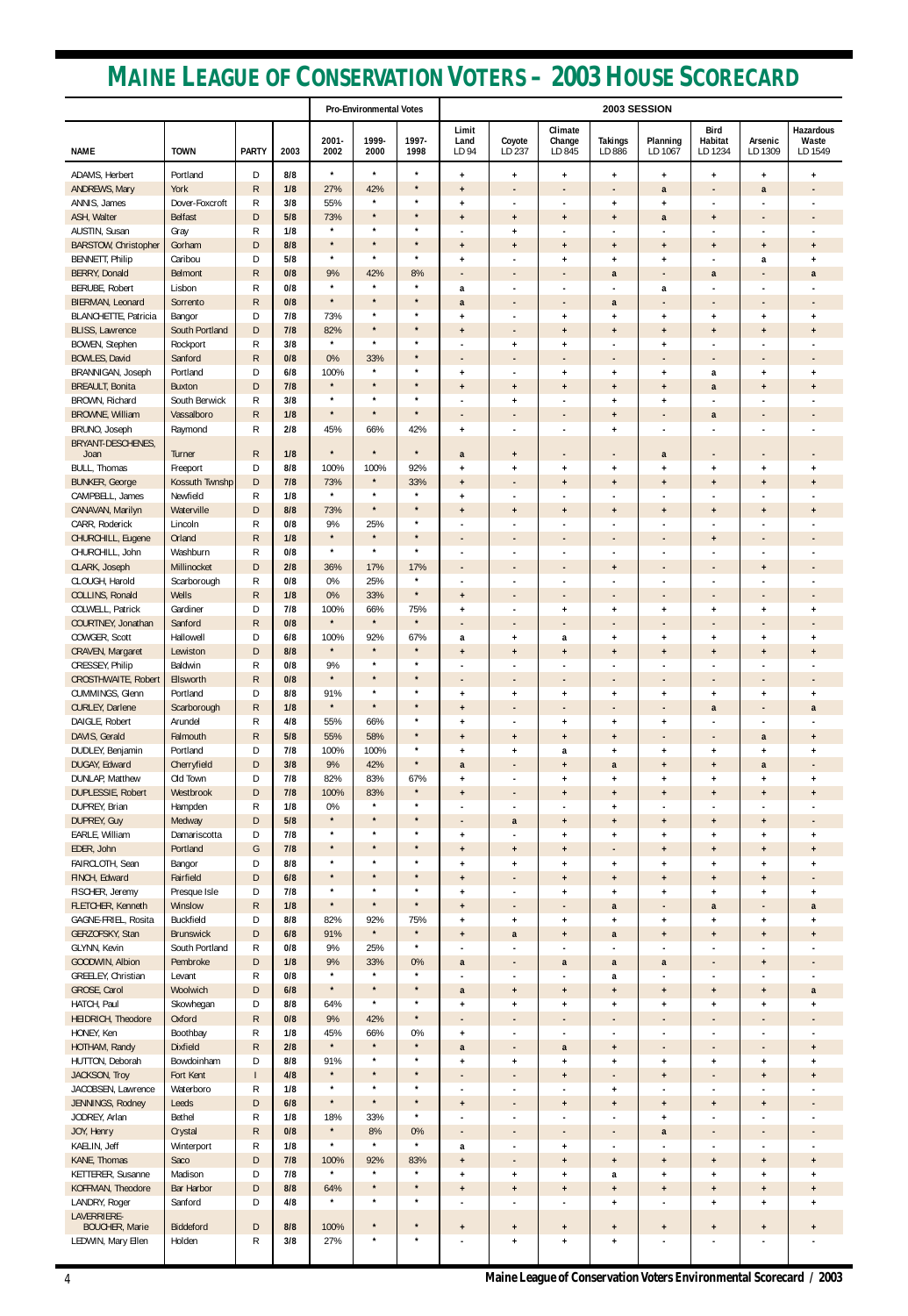|                                         |                            |                              |            |                    | <b>Pro-Environmental Votes</b> |                    |                                       | 2003 SESSION                               |                                       |                                                      |                                                      |                                       |                                       |                                     |
|-----------------------------------------|----------------------------|------------------------------|------------|--------------------|--------------------------------|--------------------|---------------------------------------|--------------------------------------------|---------------------------------------|------------------------------------------------------|------------------------------------------------------|---------------------------------------|---------------------------------------|-------------------------------------|
| <b>NAME</b>                             | <b>TOWN</b>                | <b>PARTY</b>                 | 2003       | 2001-<br>2002      | 1999-<br>2000                  | 1997-<br>1998      | Limit<br>Land<br>LD 94                | Coyote<br>LD 237                           | Climate<br>Change<br>LD 845           | <b>Takings</b><br>LD 886                             | Planning<br>LD 1067                                  | <b>Bird</b><br>Habitat<br>LD 1234     | Arsenic<br>LD 1309                    | Hazardous<br>Waste<br>LD 1549       |
| LEMOINE, David                          | Old Orchd Beach            | D                            | 7/8        | 100%               | 100%                           | $\star$            | $\ddot{}$                             | $\blacksquare$                             | $\ddot{}$                             | $+$                                                  | $\ddot{}$                                            | $\ddot{}$                             | $+$                                   | $\ddag$                             |
| LERMAN, Arthur                          | Augusta                    | D                            | 7/8        | $\star$            | $\star$<br>$\star$             | $\star$<br>$\star$ | $\ddot{}$                             | $\ddot{}$                                  | a                                     | $\pmb{+}$                                            | $\ddot{}$                                            | $\ddot{}$                             | $\ddot{}$                             | $\ddot{}$                           |
| LESSARD, Paul<br>LEWIN, Sarah           | Topsham<br>Eliot           | D<br>${\sf R}$               | 7/8<br>0/8 | 91%<br>$\star$     | $\star$                        | $\star$            | $\ddot{}$<br>$\blacksquare$           | $\overline{\phantom{a}}$                   | $\ddot{}$<br>$\overline{\phantom{a}}$ | $\ddag$<br>$\overline{\phantom{a}}$                  | $\ddot{}$<br>$\overline{\phantom{a}}$                | $\ddot{}$<br>$\overline{\phantom{a}}$ | $\ddot{}$                             | $\ddag$<br>$\overline{\phantom{a}}$ |
| LUNDEEN, Jacqueline                     | Mars Hill                  | D                            | 6/8        | 82%                | $\star$                        | $\star$            | $\ddot{}$                             | $\blacksquare$                             | $\ddot{}$                             | $\ddot{\phantom{1}}$                                 | $\ddot{}$                                            | $\ddot{}$                             |                                       | $\ddag$                             |
| <b>MAIETTA, Louis</b>                   | South Portland             | $\mathsf{R}$                 | 0/8        | $\star$            | $\star$                        | $\star$            | $\overline{\phantom{a}}$              | $\overline{\phantom{a}}$                   | $\overline{\phantom{a}}$              | a                                                    | a                                                    | $\overline{\phantom{a}}$              | $\overline{\phantom{a}}$              | $\overline{\phantom{a}}$            |
| MAILHOT, Richard<br>MAKAS, Elaine       | Lewiston<br>Lewiston       | D<br>D                       | 5/8<br>8/8 | 73%<br>$\star$     | 92%<br>$\star$                 | 58%<br>$\star$     | $\ddot{}$<br>$\ddot{}$                | $\ddot{}$                                  | $\ddot{}$<br>$\ddot{}$                | a<br>$\ddot{}$                                       | $\ddot{}$<br>$\ddot{}$                               | $\ddot{}$<br>$\ddot{}$                | $\ddot{}$<br>$\ddot{}$                | $\ddot{}$                           |
| MARLEY, Boyd                            | Portland                   | D                            | 8/8        | 100%               | $\star$                        | $\star$            | $\ddot{}$                             | $\ddot{}$                                  | $\ddot{}$                             | $\ddot{}$                                            | $\ddot{}$                                            | $\ddot{}$                             | $\ddot{}$                             | $\ddag$                             |
| MARRACHE, Lisa                          | Waterville                 | D                            | 4/8        | 36%                | $\star$                        | $\star$            | $\ddot{}$                             | a                                          | $\ddot{}$                             | $\ddot{}$                                            | a                                                    | a                                     | $\overline{\phantom{a}}$              | $\ddot{}$                           |
| MCCORMICK, Earle                        | West Gardiner<br>Embden    | R                            | 3/8<br>6/8 | $\star$<br>73%     | $\star$<br>75%                 | $\star$<br>$\star$ |                                       | $+$                                        |                                       | $+$                                                  | $\ddot{}$                                            |                                       |                                       |                                     |
| MCGLOCKLIN, Monica<br>MCGOWAN, Bernard  | Pittsfield                 | D<br>D                       | 4/8        | 36%                | $\star$                        | $\star$            | $\ddot{}$<br>a                        | a<br>$\blacksquare$                        | $\ddot{}$<br>$\ddot{}$                | $\pmb{+}$<br>a                                       | $\ddot{}$<br>$\ddot{}$                               | $\ddot{}$<br>$+$                      | $+$<br>$\ddot{}$                      |                                     |
| MCKEE, Linda                            | Wayne                      | D                            | 6/8        | 82%                | 100%                           | 100%               | $\ddot{}$                             | $\ddot{}$                                  | $\ddot{}$                             | $\ddot{}$                                            | $\ddot{}$                                            | a                                     | $\ddot{}$                             | a                                   |
| MCKENNEY, Terrence                      | Cumberland                 | R                            | 0/8        | 27%                | 25%<br>$\star$                 | $\star$<br>$\star$ |                                       |                                            |                                       | $\overline{\phantom{a}}$                             |                                                      |                                       |                                       |                                     |
| MCLAUGHLIN, Janet<br>MCNEIL, Deborah    | Cape Elizabeth<br>Rockland | D<br>R                       | 8/8<br>2/8 | 73%<br>36%         | 25%                            | $\star$            | $\ddot{}$                             | $\ddot{}$<br>$\blacksquare$                | $\ddot{}$<br>$\ddot{}$                | $\ddot{}$<br>$\ddot{}$                               | $\ddot{}$<br>$\overline{\phantom{a}}$                | $+$                                   | $\ddot{}$                             | $\ddot{}$                           |
| MILLETT, H. Sawin                       | Waterford                  | R                            | 2/8        | $\star$            | $\star$                        | $\star$            | $\overline{\phantom{a}}$              | $\overline{\phantom{a}}$                   | $\overline{\phantom{a}}$              | $\ddot{}$                                            | $\ddot{}$                                            | a                                     | $\overline{\phantom{a}}$              | $\overline{\phantom{a}}$            |
| MILLS, Janet                            | Farmington                 | D                            | 6/8        | $\star$            | $\star$                        | $\star$            | $\ddot{}$                             | $\blacksquare$                             | $\ddot{}$                             | $\ddag$                                              | $\ddot{}$                                            | $\ddot{}$                             | $+$                                   |                                     |
| MILLS, S. Peter<br>MOODY, Stanley       | Cornville<br>Manchester    | $\mathsf{R}$<br>R            | 6/8<br>4/8 | 43%<br>$\star$     | 63%<br>$\star$                 | 50%<br>$\star$     | $\ddot{}$                             | $\blacksquare$                             | $\ddot{}$                             | $\ddot{}$                                            | $\ddot{}$                                            | $+$                                   |                                       | $+$                                 |
| MOORE, Gary                             | Standish                   | $\mathsf{R}$                 | 1/8        | $\star$            | $\star$                        | $\star$            | $\ddot{}$<br>a                        | $\blacksquare$<br>a                        | $\overline{\phantom{a}}$              | $\ddot{}$<br>$\ddot{}$                               | $\ddot{}$<br>a                                       | $\overline{\phantom{a}}$              | $\overline{\phantom{a}}$              | $\ddag$<br>$\overline{\phantom{a}}$ |
| MURPHY, Thomas                          | Kennebunk                  | R                            | 2/8        | 18%                | 58%                            | 8%                 | $\ddot{}$                             |                                            | $\ddot{}$                             | г.                                                   | a                                                    |                                       |                                       |                                     |
| MUSE, Kevin                             | Fryeburg                   | $\mathsf{R}$                 | 1/8        | 27%                | $\star$                        | $\star$<br>$\star$ | a                                     | $\overline{\phantom{a}}$                   | $\overline{\phantom{a}}$              | $\ddot{}$                                            | $\overline{\phantom{a}}$                             | $\overline{\phantom{a}}$              | $\overline{\phantom{a}}$              | $\overline{\phantom{a}}$            |
| NORBERT, William<br>NORTON, Jacqueline  | Portland<br>Bangor         | D<br>D                       | 8/8<br>8/8 | 100%<br>64%        | 83%<br>$\star$                 | $\star$            | $\ddot{}$<br>$\ddot{}$                | $\ddot{}$<br>$\ddot{}$                     | $\ddot{}$<br>$\ddot{}$                | $\ddag$<br>$\ddot{}$                                 | $\ddot{}$<br>$\ddot{}$                               | $\ddot{}$<br>$+$                      | $\ddot{}$<br>$+$                      | $\ddag$<br>$\ddot{}$                |
| NUTTING, Robert                         | Oakland                    | R                            | 1/8        | 18%                | 66%                            | $\star$            |                                       | a                                          |                                       | ٠                                                    | $\ddot{}$                                            |                                       |                                       |                                     |
| O'BRIEN, Julie Ann                      | Augusta                    | $\mathsf{R}$                 | 0/8        | 36%                | 50%                            | 25%                | a                                     | $\overline{\phantom{a}}$                   |                                       | $\overline{\phantom{a}}$                             | $\overline{\phantom{a}}$                             |                                       |                                       | $\overline{\phantom{a}}$            |
| O'BRIEN, Lillian<br>O'NEIL, Christoper  | Lewiston<br>Saco           | D<br>D                       | 5/8<br>6/8 | 73%<br>100%        | 82%<br>92%                     | $\star$<br>83%     | $+$                                   | $\blacksquare$                             | $\ddot{}$                             | $\ddot{}$                                            | a                                                    | $\ddot{}$                             | $\ddot{}$                             | a                                   |
| PARADIS, Rosaire                        | Frenchville                | D                            | 7/8        | 91%                |                                |                    | $\ddot{}$<br>$\ddot{}$                | $\overline{\phantom{a}}$<br>a              | $\ddot{}$<br>$\ddot{}$                | $\ddot{}$<br>$\ddot{}$                               | a<br>$\ddot{}$                                       | $+$<br>$\ddot{}$                      | $\ddot{}$<br>$\ddot{}$                | $\ddot{}$<br>$\ddot{}$              |
| PATRICK, John<br>PEAVEY-HASKELL,        | Rumford                    | D                            | 7/8        | 91%                | $\star$<br>$\star$             | $\star$<br>$\star$ | $\begin{array}{c} + \end{array}$      | a                                          | $\ddot{}$                             | $\ddot{}$                                            | $\ddot{}$                                            | $\ddot{}$                             | $\ddot{}$                             | $\ddot{}$                           |
| Anita<br>PELLON, Edward                 | Greenbush<br>Machias       | R<br>D                       | 1/8<br>6/8 | 9%<br>$\star$      | $\star$                        | $\star$            | $\ddot{}$                             | $\ddot{}$<br>a                             | $\ddot{}$                             | $\blacksquare$<br>$\ddot{}$                          | a<br>$\ddot{}$                                       | $+$                                   | a                                     | $\ddot{}$                           |
| PERCY, Leila                            | Phippsburg                 | D                            | 8/8        | $\star$            | $\star$                        | $\star$            | $\ddot{}$                             | $\ddot{}$                                  | $\ddot{}$                             | $\ddot{}$                                            | $\ddot{}$                                            | $\ddot{}$                             | $\ddot{}$                             | $\ddot{}$                           |
| PERRY, Anne                             | Calais                     | $\mathsf{D}$                 | 7/8        | $\star$            | $\star$                        | $\star$            | $\begin{array}{c} + \end{array}$      | $\overline{\phantom{a}}$                   | $\ddot{}$                             | $\pmb{+}$                                            | $\ddot{}$                                            | $\ddot{}$                             | $+$                                   | $\ddot{}$                           |
| PERRY, Joseph<br>PINEAU, Raymond        | Bangor<br>Jay              | D<br>D                       | 3/8<br>8/8 | 64%<br>82%         | 42%<br>$\star$                 | 33%<br>$\star$     | $\ddot{}$<br>$\ddot{}$                | a<br>$\ddot{}$                             | $\ddot{}$<br>$\ddot{}$                | a<br>$\ddot{}$                                       | a<br>$\ddot{}$                                       | a<br>$\ddot{}$                        | $+$<br>$\ddot{}$                      | a<br>$\ddot{}$                      |
| PINGREE, Hannah                         | North Haven                | D                            | 8/8        | $\star$            | $\star$                        | $\star$            | $\ddot{}$                             | $+$                                        | $\ddot{}$                             | $\pmb{+}$                                            | $\pmb{+}$                                            | $\ddot{}$                             | $\ddot{}$                             | $\ddot{}$                           |
| PIOTTI, John                            | Unity                      | D                            | 8/8        | $\star$            | $\star$                        | $\star$            | $\ddot{}$                             | $\ddot{}$                                  | $\ddot{}$                             | $\pmb{+}$                                            | $\ddot{}$                                            | $\ddot{}$                             | $\ddot{}$                             | $\ddot{}$                           |
| RECTOR, Christopher<br>RICHARDSON, Earl | Thomaston<br>Greenville    | R<br>R.                      | 6/8<br>0/8 | $\star$<br>$\star$ | $\star$<br>25%                 | $\star$<br>$\star$ | $\ddot{}$                             | $\ddot{}$                                  | $\ddot{}$                             | $\ddot{\phantom{1}}$                                 | $\ddot{}$                                            |                                       | a                                     | $\ddag$                             |
| RICHARDSON, John                        | Brunswick                  | D                            | 7/8        | 73%                | 100%                           | $\star$            | $\overline{\phantom{a}}$<br>$\ddot{}$ | $\blacksquare$                             | $\overline{\phantom{a}}$<br>$\ddot{}$ | a<br>$\ddot{}$                                       | $\overline{\phantom{a}}$<br>$\ddot{}$                | $\ddot{}$                             | $\ddot{}$                             | $\ddot{}$                           |
| RICHARDSON, Maitland                    | Skowhegan                  | $\mathsf{R}$                 | 0/8        | $\star$            | $\star$                        | $\star$            | $\blacksquare$                        | $\blacksquare$                             |                                       | $\overline{\phantom{a}}$                             | $\blacksquare$                                       |                                       |                                       |                                     |
| RINES, Peter                            | Wiscasset                  | D                            | 4/8        | 91%<br>$\star$     | $\star$<br>$\star$             | $\star$<br>$\star$ | $\ddot{}$                             | $\overline{\phantom{a}}$                   | $\ddot{}$                             | a                                                    | $\ddot{}$                                            | $\ddot{}$                             |                                       |                                     |
| ROGERS, William<br>ROSEN, Richard       | <b>Brewer</b><br>Bucksport | R<br>R                       | 0/8<br>2/8 | 27%                | 42%                            | $\star$            | $\overline{\phantom{a}}$<br>$\ddot{}$ | $\blacksquare$<br>$\blacksquare$           | $\overline{\phantom{a}}$<br>$\ddot{}$ | $\blacksquare$<br>$\overline{a}$                     | $\overline{\phantom{a}}$<br>$\overline{\phantom{a}}$ | $\overline{\phantom{a}}$              | $\overline{\phantom{a}}$              |                                     |
| SAMPSON, Sonya                          | Auburn                     | D                            | 6/8        | $\star$            | $\star$                        | $\star$            | a                                     | $\ddot{}$                                  | $\ddot{}$                             | $\pmb{+}$                                            | $\ddot{}$                                            | a                                     | $\ddot{}$                             | $\ddot{}$                           |
| SAVIELLO, Thomas                        | Wilton                     | D                            | 7/8        | $\star$            | $\star$                        | $\star$            | $\ddot{}$                             | $\ddot{}$                                  | $\ddot{}$                             | $\ddot{}$                                            | $\ddot{}$                                            | $\ddot{}$                             |                                       | $\ddot{\phantom{1}}$                |
| SHERMAN, Roger<br>SHIELDS, Thomas       | Hodgdon<br>Auburn          | R.                           | 1/8<br>0/8 | 9%<br>9%           | 17%<br>33%                     | $\star$<br>$\star$ | $\ddot{}$                             | $\overline{\phantom{a}}$<br>$\blacksquare$ | $\overline{\phantom{a}}$              | $\overline{\phantom{a}}$                             | $\overline{\phantom{a}}$                             |                                       | $\overline{\phantom{a}}$              |                                     |
| SIMPSON, Deborah                        | Auburn                     | R<br>$\mathsf{D}$            | 7/8        | 91%                | $\star$                        | $\star$            | $\ddot{}$                             | a                                          | $\ddot{}$                             | $\blacksquare$<br>$\pmb{+}$                          | $\ddot{}$                                            | $\ddot{}$                             | $+$                                   | $\ddot{}$                           |
| SMITH, Nancy                            | Monmouth                   | D                            | 8/8        | $\star$            | $\star$                        | $\star$            | $\ddot{}$                             | $+$                                        | $\ddot{}$                             | $\pmb{+}$                                            | $\ddot{}$                                            | $\ddot{}$                             | $\ddot{}$                             | $\ddot{}$                           |
| SMITH, William<br>SNOWE-MELLO, Lois     | Van Buren<br>Poland        | $\mathsf{D}$<br>R            | 7/8<br>0/8 | 64%<br>9%          | $\star$<br>25%                 | $\star$<br>17%     | $\blacksquare$                        | $\ddot{}$                                  | $\ddot{}$                             | $+$                                                  | $\ddot{}$                                            | $\ddot{}$                             | $\ddot{}$                             | $\ddot{}$                           |
| STONE, Oscar                            | <b>Berwick</b>             | $\mathsf{R}$                 | 1/8        | $\star$            | $\star$                        | $\star$            | $\blacksquare$<br>$\blacksquare$      | $\blacksquare$<br>$\ddot{}$                |                                       | $\overline{\phantom{a}}$<br>$\overline{\phantom{a}}$ | $\blacksquare$<br>a                                  |                                       |                                       |                                     |
| SUKEFORTH, Gary                         | Union                      | $\mathbf{I}$                 | 1/8        | $\star$            | $\star$                        | $\star$            |                                       |                                            |                                       | $\pmb{+}$                                            |                                                      |                                       |                                       |                                     |
| SULLIVAN, Nancy                         | Biddeford                  | D                            | 8/8        | 100%<br>$\star$    | 92%<br>$\star$                 | $\star$<br>$\star$ | $\ddot{}$                             | $\ddot{}$                                  | $\ddot{}$                             | $\ddot{}$                                            | $\ddot{}$                                            | $\ddot{}$                             | $+$                                   | $+$                                 |
| SUSLOVIC, Edward<br>SYKES, Richard      | Portland<br>Harrison       | D<br>$\mathsf{R}$            | 8/8<br>0/8 | $\star$            | $\star$                        | $\star$            | $\ddot{}$                             | $\ddot{}$<br>$\overline{\phantom{a}}$      | $\ddot{}$<br>$\overline{\phantom{a}}$ | $\pmb{+}$<br>$\overline{\phantom{a}}$                | $\ddot{}$<br>$\overline{\phantom{a}}$                | $\ddot{}$<br>$\overline{\phantom{a}}$ | $\ddot{}$<br>$\overline{\phantom{a}}$ | $\ddot{}$                           |
| TARDY, Joshua                           | Newport                    | R                            | 1/8        | $\star$            | $\star$                        | $\star$            | a                                     | a                                          | $\overline{\phantom{a}}$              | $\ddot{}$                                            | $\overline{\phantom{a}}$                             |                                       |                                       | a                                   |
| THOMAS, Jonathan                        | Orono                      | D                            | 8/8        | 100%               | $\star$                        | $\star$            | $\begin{array}{c} + \end{array}$      | $\ddot{}$                                  | $\ddot{}$                             | $\ddot{}$                                            | $\ddot{}$                                            | $\ddot{}$                             | $+$                                   | $\ddot{}$                           |
| THOMPSON, Judd<br>TOBIN, David          | China<br>Windham           | D<br>${\sf R}$               | 6/8<br>1/8 | $\star$<br>36%     | $\star$<br>66%                 | $\star$<br>$\star$ | $\ddot{}$<br>a                        | $\ddot{}$                                  | $\ddot{}$                             | $\pmb{+}$                                            | $\pmb{+}$                                            | a                                     | $\ddot{}$                             | a                                   |
| TOBIN, James                            | Dexter                     | R                            | 0/8        | 27%                | 17%                            | 8%                 |                                       |                                            |                                       | $\overline{\phantom{a}}$<br>a                        | $\ddot{}$                                            |                                       |                                       |                                     |
| TRAHAN, A. David                        | Waldoboro                  | $\mathsf{R}$                 | 2/8        | 27%                | 33%                            | $\star$            |                                       | $\overline{\phantom{a}}$                   | $\overline{\phantom{a}}$              | $\ddot{}$                                            | $\overline{\phantom{a}}$                             | $\overline{\phantom{a}}$              | ٠                                     | $+$                                 |
| TREADWELL, Russell<br>TWOMEY, Joanne    | Carmel<br>Biddeford        | $\mathsf{R}$<br>$\mathsf{D}$ | 0/8<br>7/8 | 9%<br>100%         | 8%<br>100%                     | 0%<br>$\star$      |                                       |                                            | $\blacksquare$                        | $\blacksquare$                                       |                                                      |                                       |                                       |                                     |
| USHER, Ronald                           | Westbrook                  | D                            | 5/8        | 73%                | 58%                            | 25%                | a<br>$\ddot{}$                        | $\ddot{}$<br>$\overline{\phantom{a}}$      | $\pmb{+}$<br>$\pmb{+}$                | $\pmb{+}$<br>$\ddot{}$                               | $\begin{array}{c} + \end{array}$<br>$\pmb{+}$        | $\pmb{+}$<br>a                        | $+$                                   | $\pmb{+}$<br>$\ddot{}$              |
| VAUGHAN, Michael                        | Durham                     | $\mathsf{R}$                 | 0/8        | $\star$            | $\star$                        | $\star$            | ٠                                     | $\overline{\phantom{a}}$                   | $\overline{\phantom{a}}$              | $\overline{\phantom{a}}$                             | $\overline{\phantom{a}}$                             | $\overline{\phantom{a}}$              | ٠                                     | $\overline{\phantom{a}}$            |
| WALCOTT, William                        | Lewiston                   | D                            | 8/8        | $\star$<br>$\star$ | $\star$<br>$\star$             | $\star$<br>$\star$ | $\ddot{}$                             | $+$                                        | $\ddot{}$                             | $+$                                                  | $\pmb{+}$                                            | $\ddot{}$                             | $+$                                   | $\ddot{}$                           |
| WATSON, Thomas<br>WHEELER, Walter       | Bath<br>Kittery            | $\mathsf{D}$<br>D            | 7/8<br>7/8 | $\star$            | $\star$                        | $\star$            | $\ddot{}$<br>$\pmb{+}$                | $\overline{\phantom{a}}$                   | $\pmb{+}$<br>$\pmb{+}$                | $\begin{array}{c} + \end{array}$<br>$+$              | $\begin{array}{c} + \end{array}$<br>$\pmb{+}$        | $\pmb{+}$<br>$\ddot{}$                | $\pmb{+}$<br>$\ddot{}$                | $\pmb{+}$<br>$\ddot{}$              |
| WOODBURY, Richard                       | Yarmouth                   | $\mathbf{I}$                 | 7/8        | $\star$            | $\star$                        | $\star$            | $\ddot{}$                             | $\ddot{}$                                  | $\ddot{}$                             | $\ddot{}$                                            | $\ddot{}$                                            | $\pmb{+}$                             | a                                     | $\ddot{}$                           |
| WOTTON, Raymond                         | Littleton                  | D                            | 5/8        | $\star$            | $\star$<br>$\star$             | $\star$<br>$\star$ |                                       | $\overline{\phantom{a}}$                   |                                       | $+$                                                  | $\pmb{+}$                                            | $\ddot{}$                             | $\ddot{}$                             | $\ddot{}$                           |
| YOUNG, Florence                         | Limestone                  | ${\sf R}$                    | $2/8$      | 18%                |                                |                    | ٠                                     | $\overline{\phantom{a}}$                   | ٠                                     | $\pmb{+}$                                            | $\pmb{+}$                                            | ٠                                     |                                       |                                     |

# **MAINE LEAGUE OF CONSERVATION VOTERS – 2003 HOUSE SCORECARD**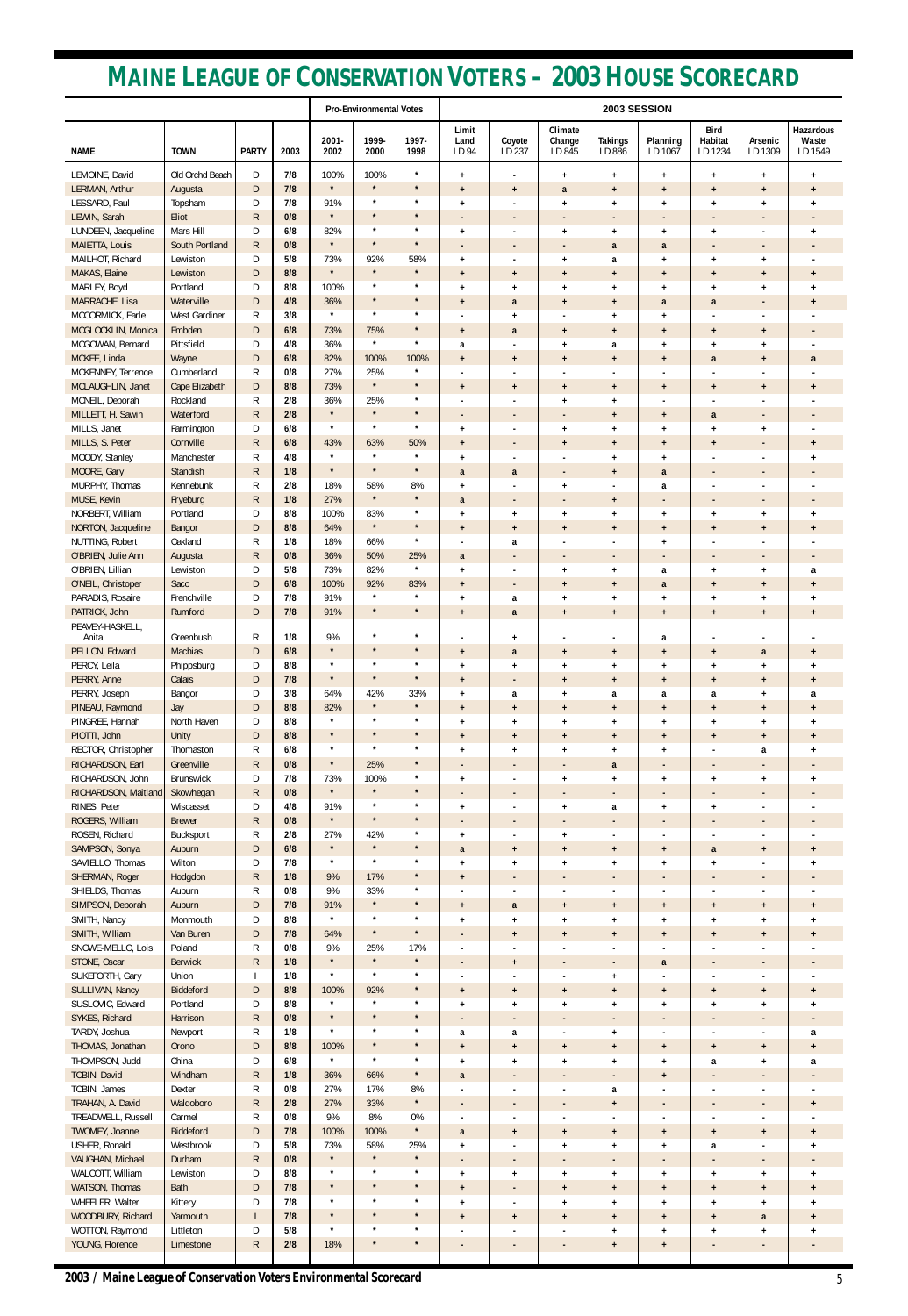### **Idea Developed**

A legislator decides to sponsor a bill, sometimes at the suggestion of a constituent, interest group, public official or the Governor. The legislator may ask other legislators in either chamber to join as co-sponsors.



### **Bill Drafted**

At the legislator's direction, the Revisor's Office, Office of Policy and Legal Analysis, and Office of Fiscal and Program Review staff provides research and drafting assistance and prepare the bill in proper technical form.



### **Bill Introduction**

The legislator gives the bill to the Clerk of the House or Secretary of the Senate. The bill is numbered, a suggested committee recommendation is made and the bill is printed. The bill is placed on the respective body's calendar.

## **Committee Reference**

The bill is referred to one of the Joint Standing or Joint Select committees in the originating branch and then sent to the other body for concurrence.



### **Committee Action**

When scheduled by the chairs, the committee conducts a public hearing where it accepts testimony supporting and opposing the proposed legislation from any interested party. Notices of public hearings are printed in newspapers with statewide distribution.

### **General Order**

When the bill is reported to the floor it receives its first reading and any committee amendments are adopted at this time. The committee reports the bill to the originating body as is, with amendment, with a divided report or with a unanimous recommendation of Ought Not to Pass.

### **Second Reading**

The next legislative day the bill is given its second reading and floor amendments may be offered. When one chamber has passed the bill to be engrossed, it is sent to the other body for its consideration. The House has a consent calendar for unanimous Ought to Pass or Ought to Pass as amended bills which takes the place of First and Second readings.

### **Second Chamber**

The bill goes through a similar process. If the second chamber amends the bill, it is returned to the first chamber for a vote on the changes. It may then be sent to a conference committee to work out a compromise agreeable to both chambers. A bill receives final legislative approval when it passes both chambers in identical form.

### **Governor**





A bill becomes law 90 days after the end of the legislative session in which it was passed. A bill can become law immediately if the Legislature, by a 2/3 vote of each chamber, declares that an emergency exists. An emergency law takes effect on the date the Governor signs it unless otherwise specified in its text. If a bill is vetoed, it will become law if the Legislature overrides the veto by a 2/3 vote of those members present and voting of both chambers.



<u>I V 17 I</u>

6

# **MAINE LEAGUE OF CONSERVATION VOTERS – 2003 SENATE SCORECARD**

(See key below for explanation of symbols.)

# **Maine's Path of Legislation** | Reprinted with the permission of the Clerk of the House, Millicent M. MacFarland and

|                       |               |               |      |           | <b>Pro-Environmental Votes</b> |           | 2003 SESSION                         |                          |                          |  |  |
|-----------------------|---------------|---------------|------|-----------|--------------------------------|-----------|--------------------------------------|--------------------------|--------------------------|--|--|
| <b>NAME</b>           | <b>COUNTY</b> | <b>PARTY</b>  | 2003 | 2001-2002 | 1999-2000                      | 1997-1998 | <b>Limit State</b><br>Land<br>LD 348 | <b>Takings</b><br>LD 886 | Arsenic<br>LD 1309       |  |  |
| BENNETT, Richard      | Oxford        | R             | 2/3  | 71%       | 75%                            | 30%       | $\ddot{}$                            | $+$                      |                          |  |  |
| <b>BLAIS, Kenneth</b> | Kennebec      | $\mathsf{R}$  | 0/3  | $\star$   | $\star$                        | $\star$   | $\overline{\phantom{a}}$             |                          |                          |  |  |
| BRENNAN, Michael      | Cumberland    | D             | 3/3  | 100%      | 100%                           | 83%       | $\ddot{}$                            | $\ddot{}$                | $\ddot{}$                |  |  |
| <b>BROMLEY, Lynn</b>  | Cumberland    | D             | 3/3  | 86%       | $\star$                        | $\star$   | $\ddot{}$                            | $\mathbf +$              | $\ddot{}$                |  |  |
| <b>BRYANT, Bruce</b>  | Oxford        | D             | 3/3  | 82%       | 83%                            | 75%       | $\ddot{}$                            | $\pmb{+}$                | $\ddot{}$                |  |  |
| CARPENTER, David      | York          | $\mathsf{R}$  | 1/3  | 43%       | $\star$                        | $\star$   |                                      | $\mathbf +$              |                          |  |  |
| CATHCART, Mary        | Penobscot     | D             | 3/3  | 86%       | 88%                            | 80%       | $\ddot{}$                            | $\ddot{}$                | $\ddot{}$                |  |  |
| DAGGETT, Beverly      | Kennebec      | D             | 3/3  | 86%       | 75%                            | 90%       | $+$                                  | $+$                      | $\ddot{}$                |  |  |
| DAMON, Dennis         | Hancock       | D             | 2/3  | $\star$   | $\star$                        | $\star$   | $\ddot{}$                            |                          | $\ddot{}$                |  |  |
| DAVIS, Paul           | Piscataquis   | $\mathsf{R}$  | 0/3  | 29%       | 25%                            | $\star$   | $\blacksquare$                       | $\overline{\phantom{a}}$ |                          |  |  |
| DOUGLASS, Neria       | Androscoggin  | D             | 3/3  | 100%      | 75%                            | $\star$   | $\ddot{}$                            | $+$                      | $\ddot{}$                |  |  |
| EDMONDS, Betheda      | Cumberland    | $\mathsf D$   | 3/3  | 100%      | $\star$                        | $\star$   | $\ddot{}$                            | $\ddot{}$                | $\ddot{}$                |  |  |
| GAGNON, Kenneth       | Kennebec      | D             | 3/3  | 100%      | 83%                            | 92%       | $\ddot{}$                            | $\ddot{}$                | $\ddot{}$                |  |  |
| GILMAN, Carolyn       | Cumberland    | $\mathsf{R}$  | 0/3  | $\star$   | $\star$                        | $\star$   |                                      | $\overline{\phantom{a}}$ |                          |  |  |
| HALL, Christopher     | Lincoln       | D             | 3/3  | 73%       | $\star$                        | $\star$   | $\ddot{}$                            | $\pmb{+}$                | $\ddot{}$                |  |  |
| HATCH, Pamela         | Somerset      | D             | 3/3  | $\star$   | 75%                            | 92%       | $+$                                  | $+$                      | $\ddot{}$                |  |  |
| KNEELAND, Richard     | Aroostook     | R             | 1/3  | 71%       | 42%                            | 0%        | $\ddot{}$                            |                          |                          |  |  |
| LAFOUNTAIN, Lloyd     | York          | $\mathsf{D}%$ | 3/3  | 100%      | 71%                            | 90%       | $+$                                  | $+$                      | $\ddot{}$                |  |  |
| LEMONT, Kenneth       | York          | R             | 1/3  | 43%       | 33%                            | 17%       | a                                    | $\ddot{}$                |                          |  |  |
| MARTIN, John          | Aroostook     | D             | 3/3  | 83%       | 92%                            | $\star$   | $+$                                  | $\ddot{}$                | $\ddot{}$                |  |  |
| MAYO, Arthur          | Sagadahoc     | R             | 2/3  | 73%       | 66%                            | $8\%$     | $\ddot{}$                            | $\ddot{}$                |                          |  |  |
| MITCHELL, Betty Lou   | Penobscot     | $\mathsf{R}$  | 1/3  | 14%       | 13%                            | 0%        |                                      | $+$                      |                          |  |  |
| NASS, Richard         | York          | R             | 0/3  | 45%       | 58%                            | 25%       |                                      |                          |                          |  |  |
| PENDLETON, Peggy      | Cumberland    | D             | 3/3  | 33%       | 88%                            | 70%       | $+$                                  | $\ddot{}$                | $\ddot{}$                |  |  |
| ROTUNDO, Margaret     | Androscoggin  | D             | 3/3  | 100%      | $\star$                        | $\star$   | $\ddot{}$                            | $\ddot{}$                | $\ddot{}$                |  |  |
| SAVAGE, Christine     | Knox          | $\mathsf{R}$  | 1/3  | 29%       | 58%                            | 33%       |                                      | $\mathbf +$              |                          |  |  |
| SAWYER, W. Tom        | Penobscot     | R             | 0/3  | 43%       | $\star$                        | $\star$   |                                      |                          |                          |  |  |
| SHOREY, Kevin         | Washington    | $\mathsf{R}$  | 0/3  | 29%       | 17%                            | $\star$   |                                      | $\centerdot$             |                          |  |  |
| STANLEY, Stephen      | Penobscot     | D             | 3/3  | 27%       | 33%                            | 33%       | $\ddot{}$                            | $\ddot{}$                | $\ddot{}$                |  |  |
| STRIMLING, Ethan      | Cumberland    | D             | 3/3  | $\star$   | $\star$                        | $\star$   | $\ddot{}$                            | $\overline{1}$           | $\ddot{}$                |  |  |
| TREAT, Sharon         | Kennebec      | D             | 3/3  | 100%      | 100%                           | 100%      | $\begin{array}{c} + \end{array}$     | $+$                      | $\ddot{}$                |  |  |
| TURNER, Karl          | Cumberland    | ${\sf R}$     | 1/3  | 57%       | $\star$                        | $\star$   | $\blacksquare$                       | $\pm$                    | $\overline{\phantom{a}}$ |  |  |
| WESTON, Carol         | Waldo         | $\mathsf{R}$  | 1/3  | 18%       | 42%                            | $\star$   |                                      | $+$                      |                          |  |  |
| WOODCOCK, Chandler    | Franklin      | ${\sf R}$     | 0/3  | 43%       | $\star$                        | $\star$   | ٠                                    | ٠                        |                          |  |  |
| YOUNGBLOOD, Edward    | Penobscot     | $\mathsf{R}$  | 0/3  | 43%       | $\star$                        | $\star$   | $\blacksquare$                       | $\blacksquare$           | $\blacksquare$           |  |  |

Secretary of the Senate, **Joy J. O'Brien**.



- **+** Pro-environmental vote
- **–** Anti-environmental vote
- **a** Absent
- **\*** Was not legislator during session
- **D** Democrat
- **R** Republican
- **I** Independent
- **G** Green Independent

### **KEY TO SCORECARDS** (found on pages 4 & 5 and above)

**Rating:** The rating is the number of pro-environmental votes cast by each legislator out of the bills tracked.

**Absences:** Unexcused absences are counted as anti-environmental votes. Excused absences and vacancies are not figured into a legislator's ratings.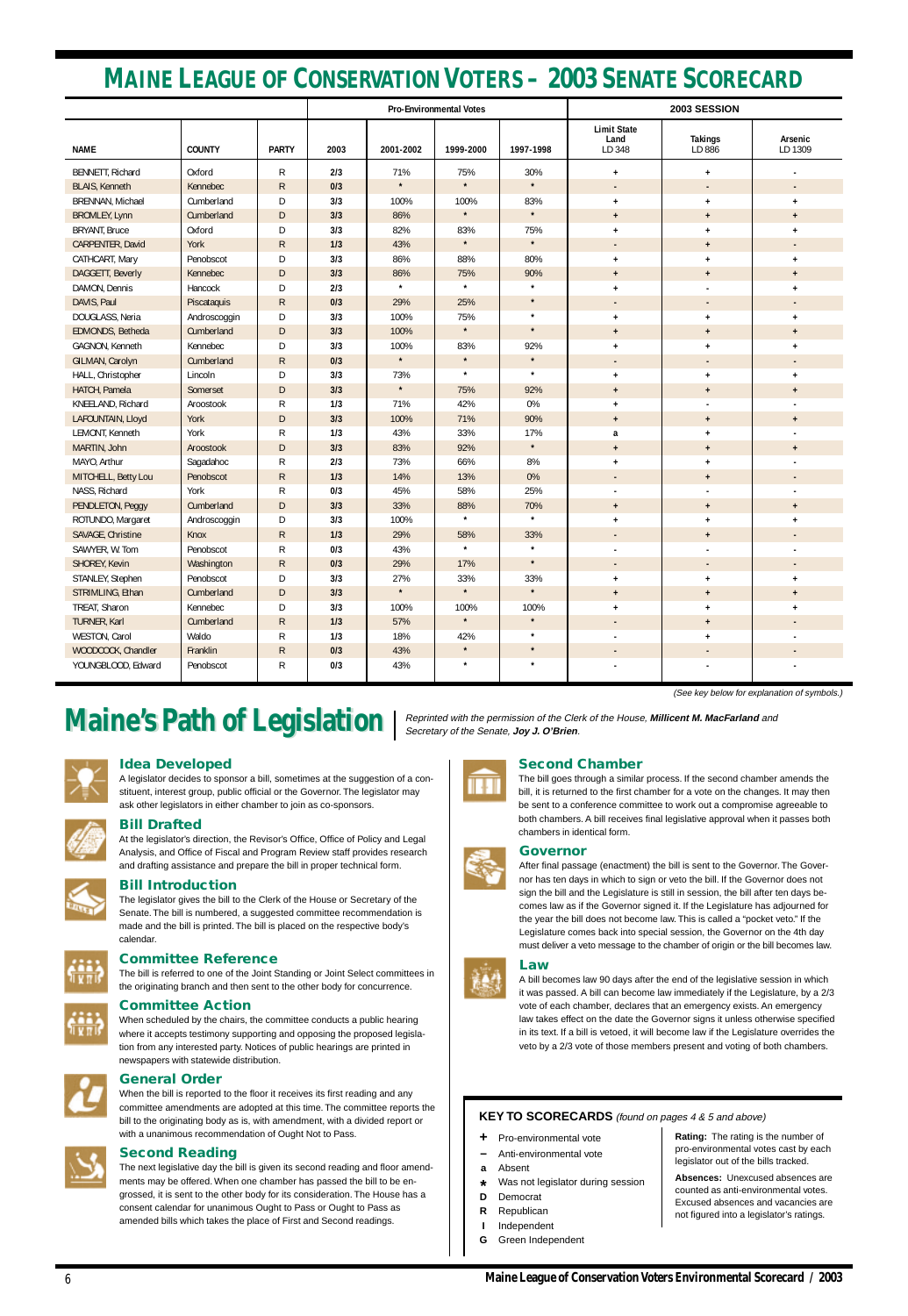*A scorecard is an incomplete measure of a legislator's record. It can't measure when a vote is particularly difficult to cast, or when a legislator went the extra mile on an issue. That's why we've chosen to highlight certain actions – to look beyond the scorecard.*

**1989** We count an absence as an anti-environment vote, because one vote can make a difference in stopping a bad bill or passing a good one. Of course there can be legitimate reasons to miss a vote, but you may be interested to know if your representative is having trouble showing up.

This year we finally saw passage of legislation to begin to address cut-and-run logging, also called liquidation harvesting. What made the difference? Leadership from **Governor Baldacci**, sponsorship by **House Speaker Patrick Colwell** (D-Gardiner), and the work of Agriculture, Conservation and Forestry chairs **Sen. Bruce Bryant** (D-Oxford) and **Rep. Linda McKee** (D-Wayne)**.** First term representative **Nancy Smith** (D-Monmouth), herself a forester, also was very helpful.

! For the most part, the 2003 legislative session was a successful one for our natural resources. Leadership from **Senator John Martin** (D-Aroostook) and **Representative Ted Koffman** (D-Bar Harbor)**,** chairs of the Committee on Natural Resources, was essential to the progress made, particularly on eliminating poisons and addressing climate change. **Senator W. Tom Sawyer** (R-Penobscot) was also helpful on the climate change and household hazardous waste bills.

Many Yarmouth residents are members of conservation groups, and now the town has representation reflective of that sensibility. **Rep. Richard Woodbury** (I) voted in favor of environmental protection on 7 of 8 bills, with one absence. Contrast that to his predecessor, who appeared four times on our Dishonor Roll.

**NOTEWORTHY** — **Dep. A. David Trahan** (R-Waldoboro) and Rep. Randy Hotham (R-Dixfield) each cast only 2 pro-environment votes on this year's scorecard, but we're glad starting the hazardous waste collection program was one of them. The bill passed by only two votes. We're also glad for the support of **Representatives Stanley Moody** (R-Manchester) and **Gerald Davis** (R-Falmouth.)

! **Rep. Raymond Pineau** (D-Jay) stood firm in support of the bill to end the state's coyote snaring program in spite of tremendous pressure and opposition.

**EXECOMPARE STATES IN A COMPARE THAT A COMPARE THAT A COMPARE THAT A COMPARE THE US COMPARE TO COMPARE THE COMPARE OF COMPARE TO COMPARE THE COMPARE OF COMPARE TO COMPARE THE COMPARE OF COMPARE TO COMPARE THE COMPARE OF CO** the term limits law. Of the 7 Senators barred from running for re-election, 5 voted consistently pro-environment in 2003. Of the 21 Representatives barred from running in 2004, 8 have

hese are some of the issues the Legislature postponed action on until January 2004. The full list of new proposals will be public in October. The text of each bill is available on line at: http://janus.state.me.us/legis/LawMakerWeb/search.asp TRACTIVE TRACTIVE<br>
TRACTIVE TRACTIVE<br>
TRACTION COMMITTEE<br>
2004. The full list of new proposals will be public in October. The text of each bill<br>
is available on line at: http://janus.state.me.us/legis/LawMakerWeb/search.as

7

! Two others whose support we appreciate are **Representative Peter Mills** (R-Cornville), who previously served in the State Senate, and **Christopher Rector** (R-Thomaston). They voted pro-environment on 6 of 8 bills, the highest records among the House Republican caucus. Their strong records clearly demonstrate that environmental protection is not a partisan issue.

! Five House members we don't always agree with supported the bill to reduce air pollutants. Supporting it was **Rep. Jeffrey Kaelin's** (R-Winterport) only pro-environment vote on the scorecard. **Representatives Deborah McNeil** (R-Rockland), **Thomas Murphy** (R-Kennebunk), and **Richard Rosen** (R-Bucksport) made it one of only two pro-environment votes they cast. The bill passed the Senate without a recorded vote, an indication that policymakers are ready to accept human responsibility for global climate change.

# **Facts and Figures Facts and Figures How the Leadership Voted**



! How did the new legislators do? Of the 69 new members of the House, 26 voted consistently against the environment (one or fewer good votes) while 23 consistently voted in favor of the environment (7 or 8 good votes.) Of the 11 new members of the Senate, 5 voted pro-environment each time, while 3 voted against it every time.

strong environmental records and 9 have a record of voting against environmental protection.

WILDLIFE SERVICE

## **Agriculture, Conservation and Forestry Committee**

• **L.D. #1518:** "An Act To Improve Harvest Standards for Lands Purchased and Harvested within an 8-year Period"

# **Business, Research and Economic Development Committee**

• **L.D. #1257:** "An Act To Increase Returnable Beverage Container Redemption Rates"

# **Inland Fisheries and Wildlife Committee**

- **L.D. #173: "**An Act To Provide for the Passage of Anadromous Fish Species into the Little River"
- **L.D. #827:** "An Act Regarding Wildlife Habitat Conservation"

# **Legal and Veterans Affairs Committee**

• **L.D. #578:** "An Act To Increase the Sale of Lottery Tickets To Benefit Conservation and Wildlife"

# **Marine Resources Committee**

- **L.D. #276:** "An Act to Allow the Sale of Lobster and Crab Fishing Licenses"
- **L.D. #939:** "An Act To Repeal the Fee on Aquacultural Salmon Production"
- **L.D. #1279:** "Resolve, Related to Aquaculture Leases in Blue Hill Bay"

# **Natural Resources Committee**

- **L.D. #1158:** "An Act To Protect Maine's Coastal Water"
- **L.D. #1253:** "An Act to Ensure Playground Safety"
- **L.D. #1617:** "An Act To Improve Subdivision Standards"

# **State and Local Government Committee**

- **L.D. #91:** "Resolve, to Create the Department of Fisheries and Wildlife"
- **L.D. #942:** "An Act To Create Guidelines To Promote Good Science in Rulemaking"

## **Taxation Committee**

- **L.D. #938:** "RESOLUTION, Proposing an Amendment to the Constitution of Maine To Change the Assessment of Lands Used for Long-term Ownership"
- **L.D. #951:** "An Act To Establish the Maine Land Bank and Community Preservation Program"
- **L.D. #1492:** "An Act To Promote the Production and Use of Fuels Derived from Agricultural and Forest Products"

### **Transportation Committee**

• **L.D. #155:** "An Act to Allow a Business to Obtain a Municipal Permit for One Off-premises Business Advertising Sign"

# **Utilities and Energy**

- **L.D. #1157:** "An Act To Promote Clean and Efficient Energy"
- **L.D. #1261:** "An Act To Support Clean and Efficient Energy for the Future of Maine's Economy and Environment"

# **On the Horizon**

### **Senate**

- Senate President Beverly Daggett 3/3
- Senate Majority Leader Sharon Treat 3/3
- Assistant Majority Leader Kenneth Gagnon - 3/3
- Senate Minority Leader Paul Davis 0/3
- Assistant Minority Leader Chandler Woodcock 0/3

### **House**

- Speaker of the House Patrick Colwell 7/8
- House Majority Leader John Richardson 7/8
- Assistant Majority Leader Robert Duplessie 7/8
- House Minority Leader Joseph Bruno 2/8
- Assistant Minority Leader David Bowles 0/8

.S. FISH AND